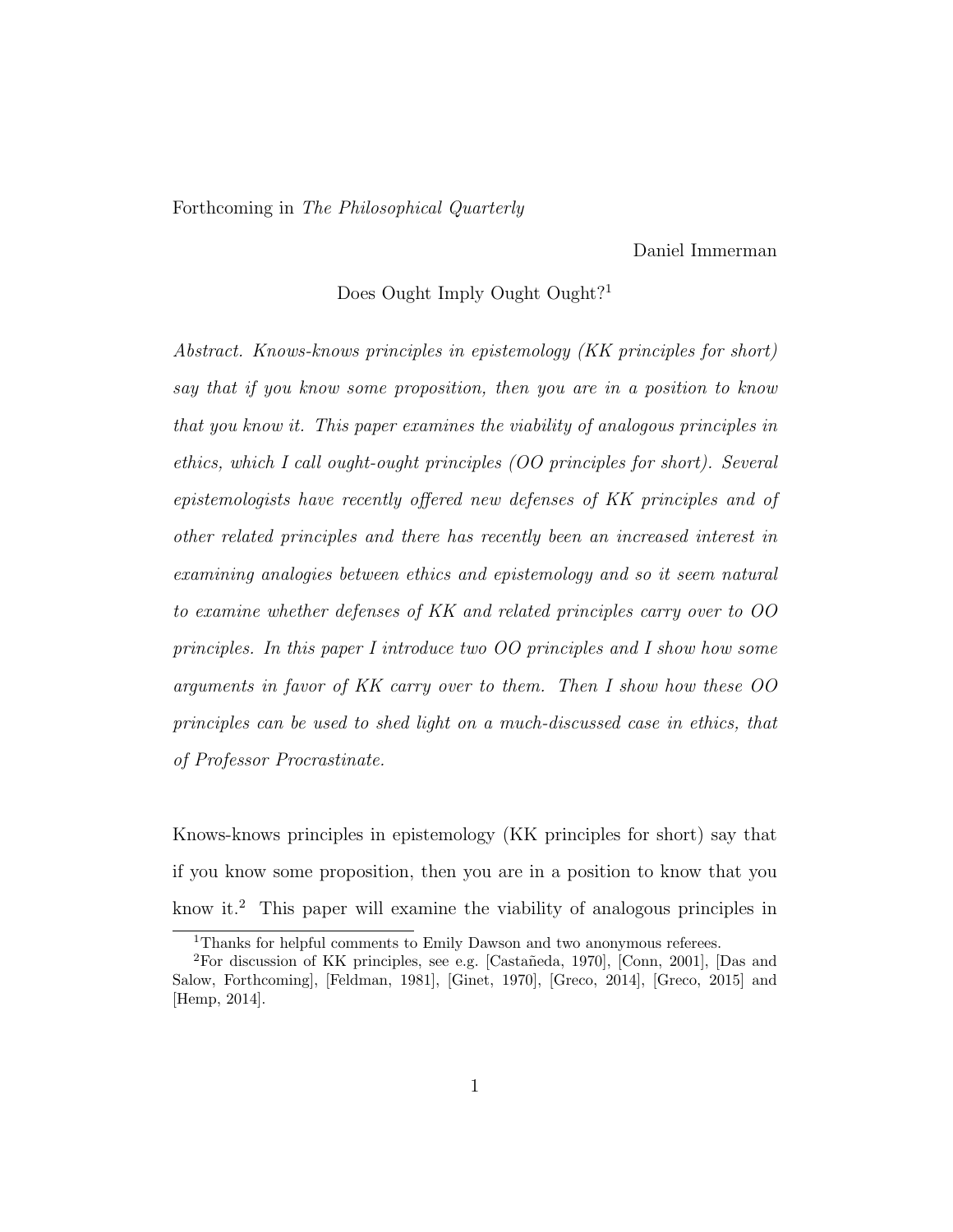ethics, which I will call ought-ought principles (OO principles for short).<sup>3</sup>

Here are three reasons to be interested in the project of examining the viability of OO principles. First, there has been a large amount of work done on the structural relationships among first-order moral obligations, for instance, on whether it is possible to have conflicting moral obligations.<sup>4</sup> But there has been comparatively less work done on the relationship between firstorder and higher-order moral obligations, so this area is ripe for investigation.

Second, several epistemologists have recently offered new defenses of KK principles and of other related principles.<sup>5</sup> Meanwhile, there has recently been an increased interest in examining analogies between ethics and epistemology. Given these developments, it seem natural to examine whether defenses of KK and related principles carry over to OO principles.

Third, the issue of whether there are viable OO principles is relevant to a longstanding debate in ethics. The debate, which is sometimes known as the actualism/possibilism debate, involves cases in which characters are trying

<sup>&</sup>lt;sup>3</sup>Such principles are rarely discussed in the ethics literature. That said, some discussion of them has appeared in works on deontic logic, such as [von Wright, 1983]. It is worth noting that deontic logic provides a potentially interesting source of arguments for oughtought principles. There is a standard system of modal logic, S4, in which  $\Box p \rightarrow \Box \Box p$ . And in deontic logic, obligation operators are necessity operators and thus, there is a corresponding system of deontic logic on which  $Op \rightarrow OOp$  [von Wright, 1983, 126]. In other words, there is a corresponding system in which the OO principle is true. So there is some work to be done looking at the arguments for S4 and whether they carry over to this corresponding system in deontic logic. While there are interesting issues to be pursued here, they are sufficiently different from the rest of this paper that I shall set them aside. But thanks to an anonymous referee for suggesting I mention them.

<sup>4</sup>This debate seems to have been kicked off by Bernard Williams in [Williams, 1965]; key works include [Conee, 1982] and [Marcus, 1980]. For a good list of sources on the debate, see the bibliography of [McConnell, 2014].

<sup>5</sup>See e.g. [Das and Salow, Forthcoming], [Greco, 2014], and [Greco, 2015].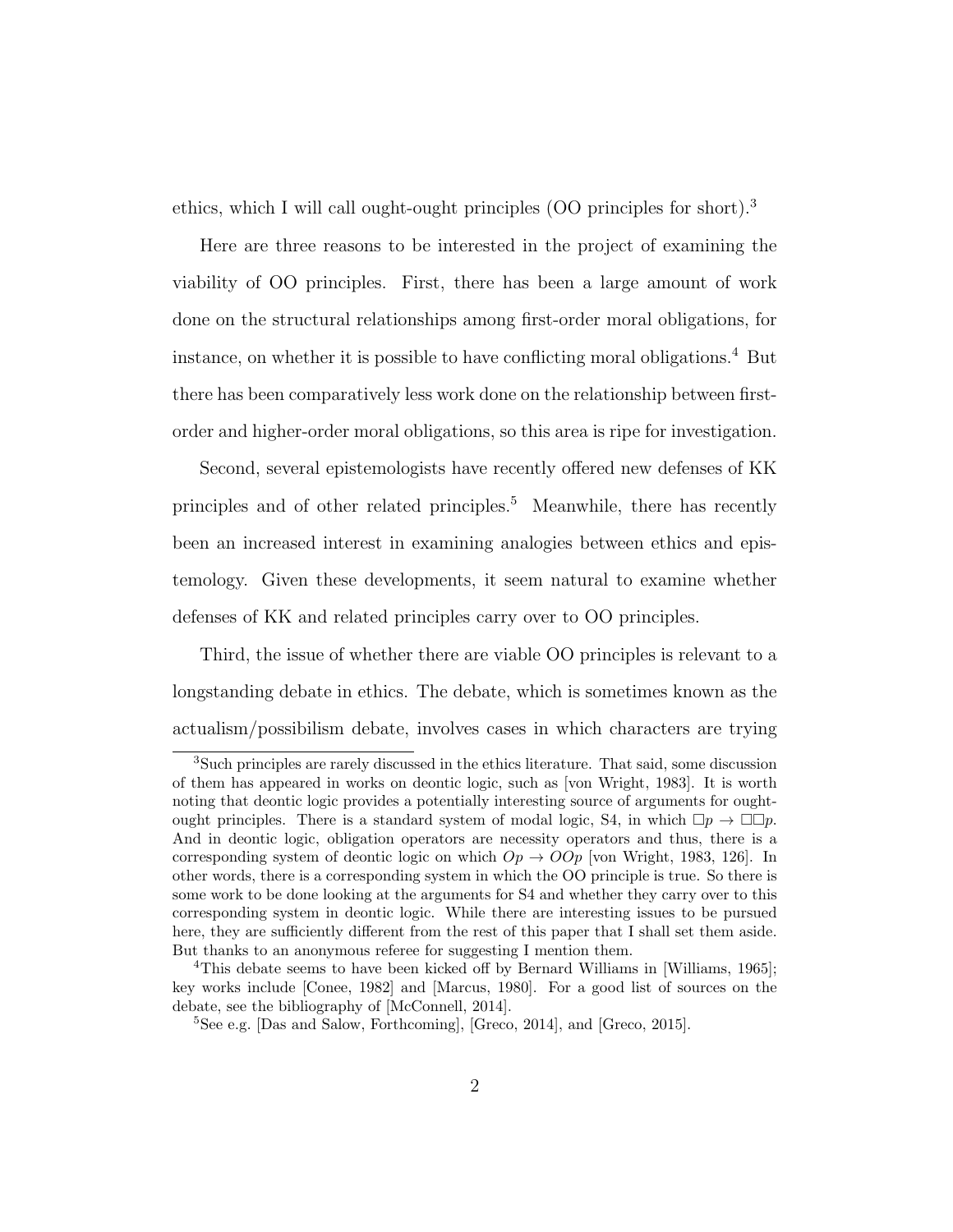to decide whether to take on obligations that they can but won't fulfill.<sup>6</sup> For instance, one such character, Professor Procrastinate, is invited to write a book review; it would be best if he accepts and then writes it, but in fact, if he accepts, he will procrastinate and fail to. As we shall see, the arguments used in favor of OO yield new insight regarding this and other similar cases.

This paper has three sections. In the first, I introduce two OO principles. In the second, I show how some arguments in favor of KK carry over to these OO principles. In the third, I show how these OO principles can be used to shed light on the Professor Procrastinate case.

### 1 Introducing OO

In this section, I will introduce the two OO principles I'll be focusing on. The OO principles I am discussing use the word "ought" so I will start by clarifying what sense of "ought" I am interested in. I will be using the all-things-considered objective moral sense of "ought". By this I mean the moral ought that takes all relevant information into account, not merely the information that the subject possesses, and is not overridden by some other moral ought. I will use the word "obligation" in this paper interchangeably with the word "ought".

I have chosen to focus on this particular sense of "ought" because I think this sense of "ought" nicely parallels "knows". For instance, just as with my

<sup>6</sup>For some key works, see e.g. [Feldman, 1986], [Goble, 1993], [Goldman, 1976], [Goldman, 1978], [Greenspan, 1978], [Humberstone, 1983], [Jackson and Pargetter, 1986], [Sobel, 1976], [Sobel, 1982], [Thomason, 1981], [Vessel, 2009], [Vorobej, 2000], [Zimmerman, 1996].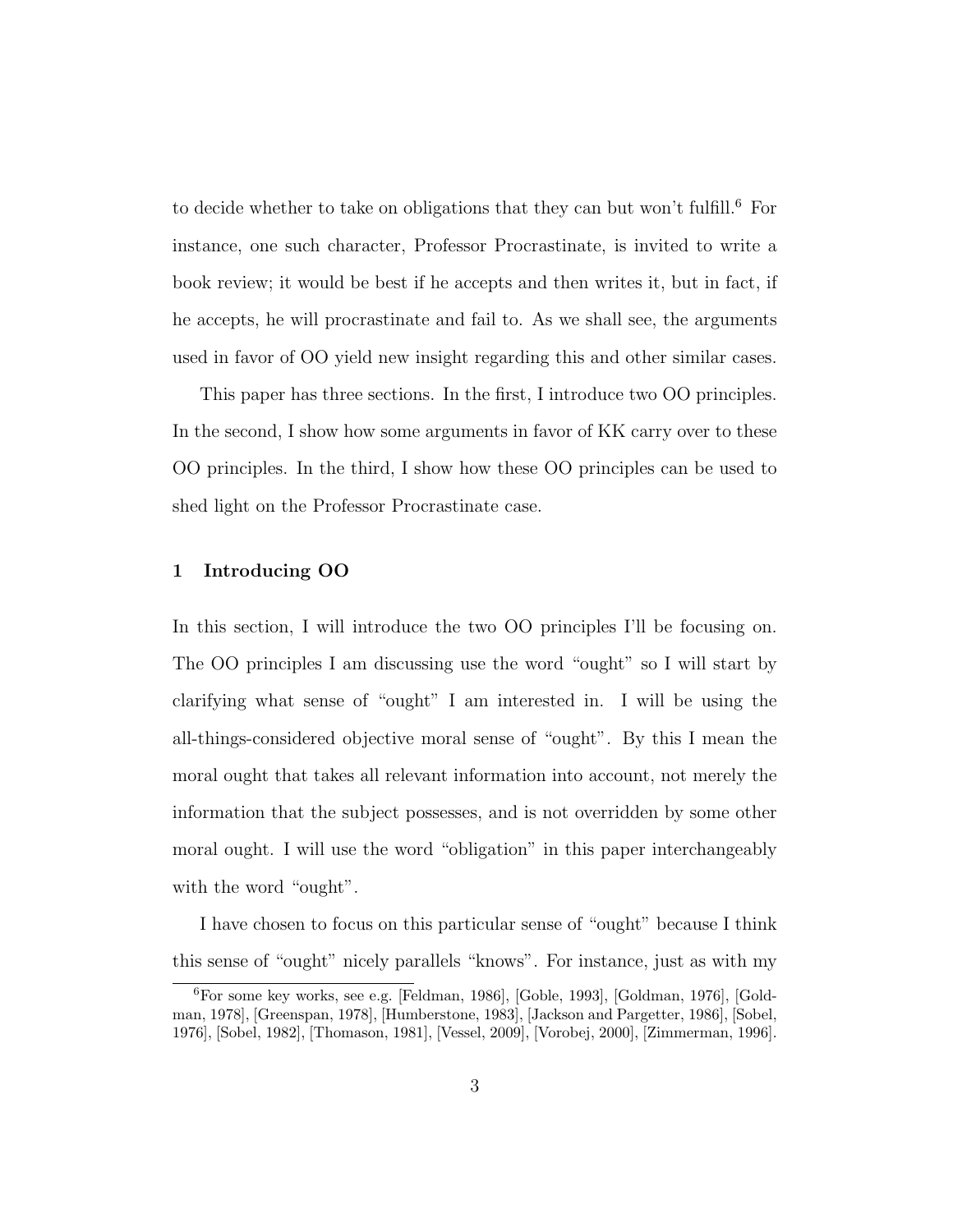sense of "ought", "knows" is objective – knowing something requires more than merely believing it; it also requires, for instance, that your belief be true. That said, for all I say in this paper, there may well be interesting arguments for OO principles involving subjective oughts.

One issue in stating OO principles – which perhaps explains why they have not been widely discussed – is that it is not immediately clear how to talk about higher-order oughts. It makes sense to say "Anita ought to walk the dog" but it makes less sense to say "Anita ought to ought to walk the dog."

While it may thus appear that there are no higher-order oughts, in fact, there are a bunch of different ones; ones concerned with taking on obligations, ones concerned with ensuring that one fulfills obligations, ones concerned with acting on one's obligations in the right way, and so on. For the sake of focus, I will focus on just two OO principles in this paper.

The first one is connected with cases in which we decide whether to take on obligations. For instance, suppose Roger asks Anita if she will take on the obligation to walk the dog later today. Suppose further that she ought to say "yes". Here, it seems plausible to say that she ought to take on the obligation to walk the dog.

Here then is a first stab at an OO principle:

(OO<sub>Acquire</sub> – First Stab): If one ought to  $\phi$  then one ought to acquire an obligation to  $\phi$ .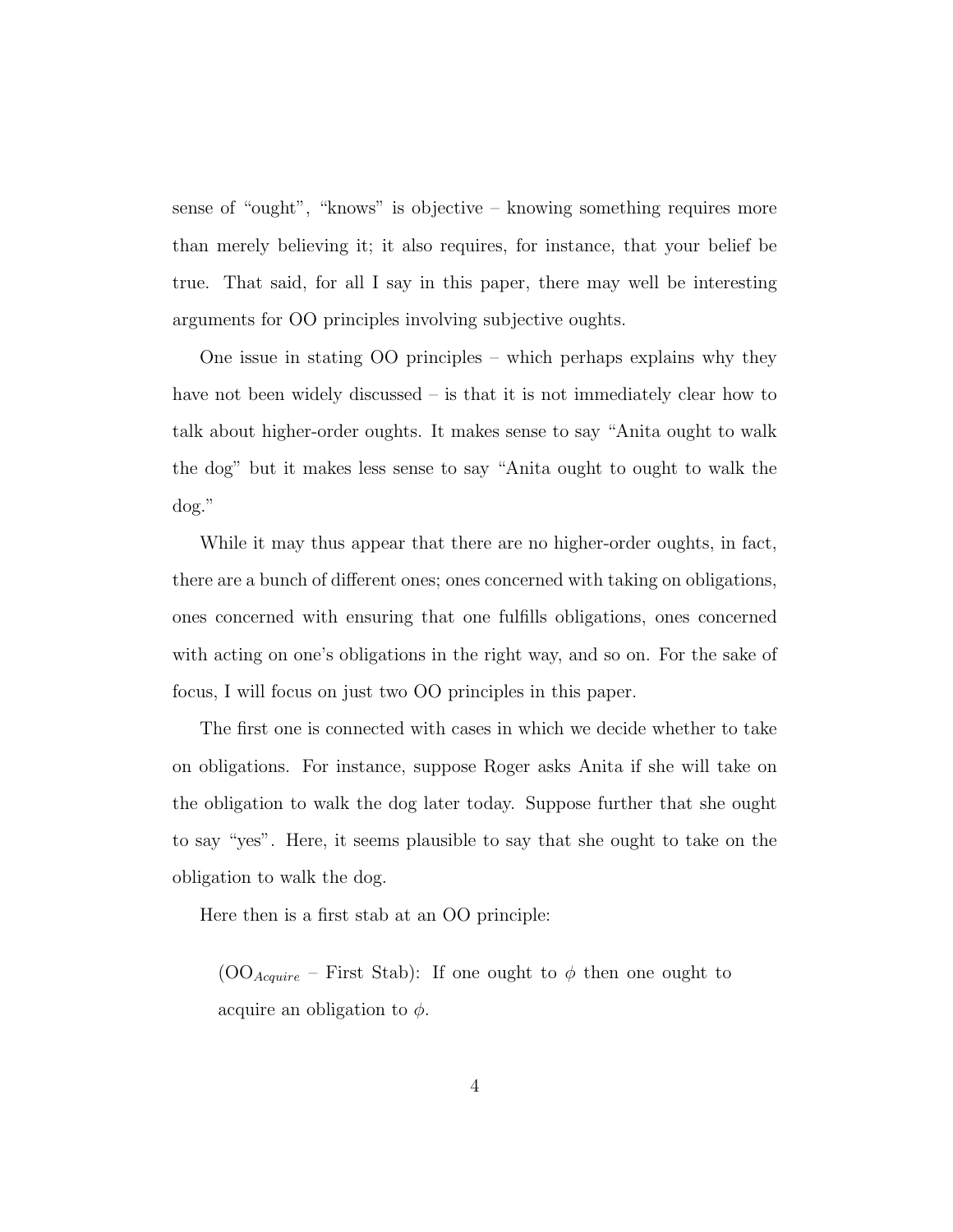Here is a problem with this principle: sometimes, even if one ought to do something, there may be no opportunity to take on an obligation to do it. So, for instance, suppose that Anita ought to walk the dog. No one else has asked her to walk it or even invited her to. But she's the only one home and the dog needs walking. Here, even though Anita ought to walk the dog, it's not the case that there is some additional thing she ought to do, namely to take on the obligation to walk it. She should just walk it. She doesn't have to hunt someone down and promise to walk it, or in some other way take on the obligation to do so.

One difference between this case and the original one is that in the original case Roger asked Anita if she would walk the dog and in the new case he didn't. In other words, in the original case, she was confronted with the decision of whether to take on the obligation and had to decide one way or the other. So we can modify the original version to yield:

 $OO_{Acquire}$ : if one ought to  $\phi$  and one has to decide whether to acquire an obligation to  $\phi$ , one ought to acquire an obligation to φ.

Let me add some clarification. My story involved someone promising to do something and thereby acquiring an obligation to do it. But I want to be clear that I am not assuming that promising to do something always results in acquiring an obligation to do it. Sometimes, such as in the Anita case, it will. But in others, it won't – after all, some promises shouldn't be kept.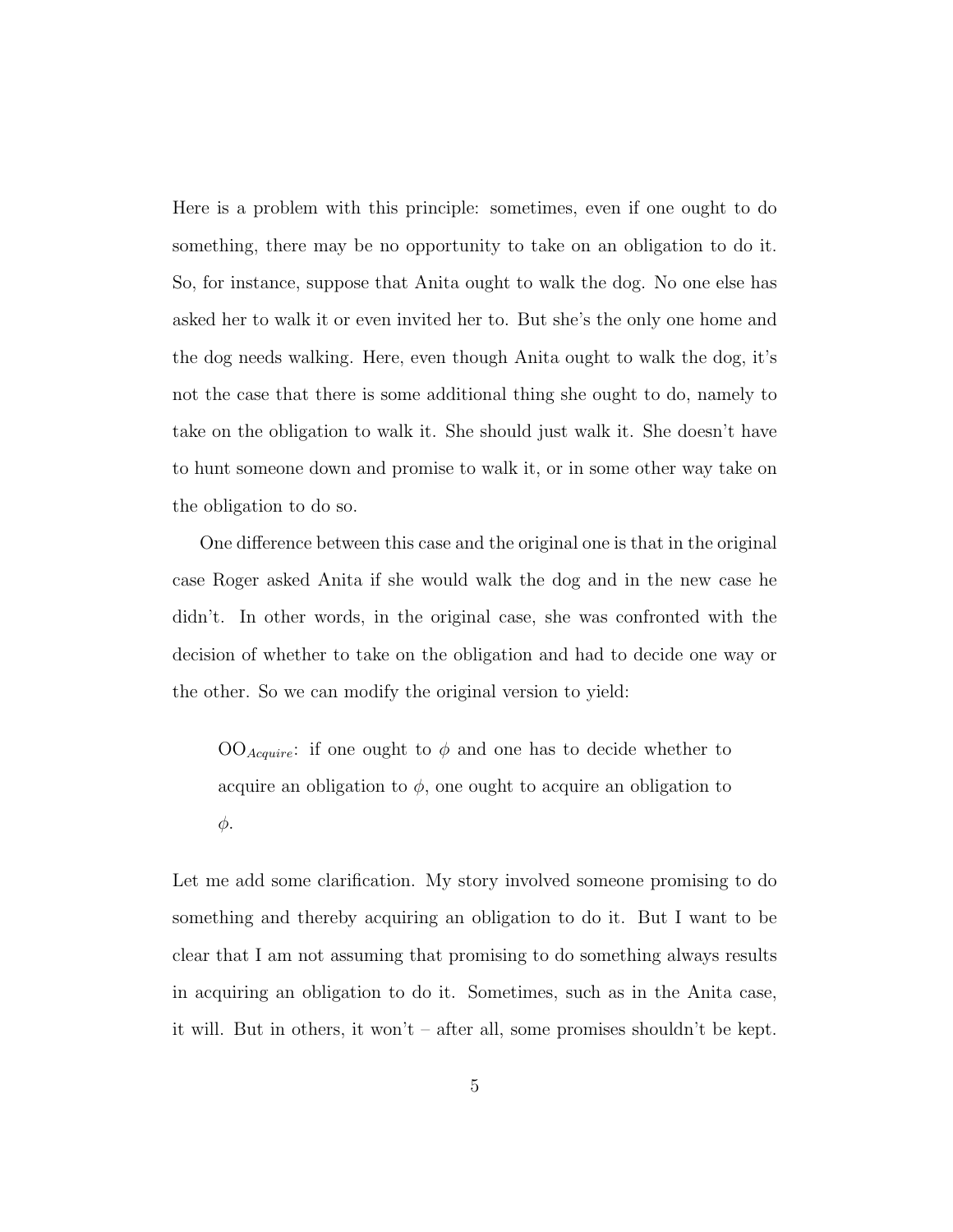Likewise, I am not assuming that the only way to acquire an obligation is to promise to do it; there are many other ways to do so.<sup>7</sup>

Also, there is a puzzle involving three claims, each of which I endorse; addressing it will further clarify  $OO_{Acquire}$ . Here are the three claims: Claim one: when asked if she'll walk the dog, Anita ought to say yes and in so doing she will thereby acquire an obligation to walk it. Claim two: even before saying yes, it was already the case that Anita ought to walk the dog. Claim three: my sense of "ought" is an all-things-considered sense of ought.

It seems hard to square these claims. If one already has an all-thingsconsidered obligation to do something, in what sense can one, at this point, acquire an all-things-considered obligation to do it? Saying that this is possible seems a bit like saying that I can bring it about that the lights are on after the lights are already on.<sup>8</sup>

This presents an interesting puzzle. The first thing to say is that, despite the fact that they can generate a puzzle, the three claims really do all seem true to me and to others I've talked with. So it would be nice to find a solution to this puzzle that retains all three.

I must admit that I find it a little unclear how to do so, but here is a stab. We sometimes individuate obligations via the content of the obligation. In our case, the content is walking the dog. On this way of individuating, Anita has the same obligation – to walk the dog – both before she promises

<sup>7</sup>Thanks to an anonymous referee for suggesting I clarify this.

<sup>8</sup>Thanks to an anonymous referee for pressing this worry.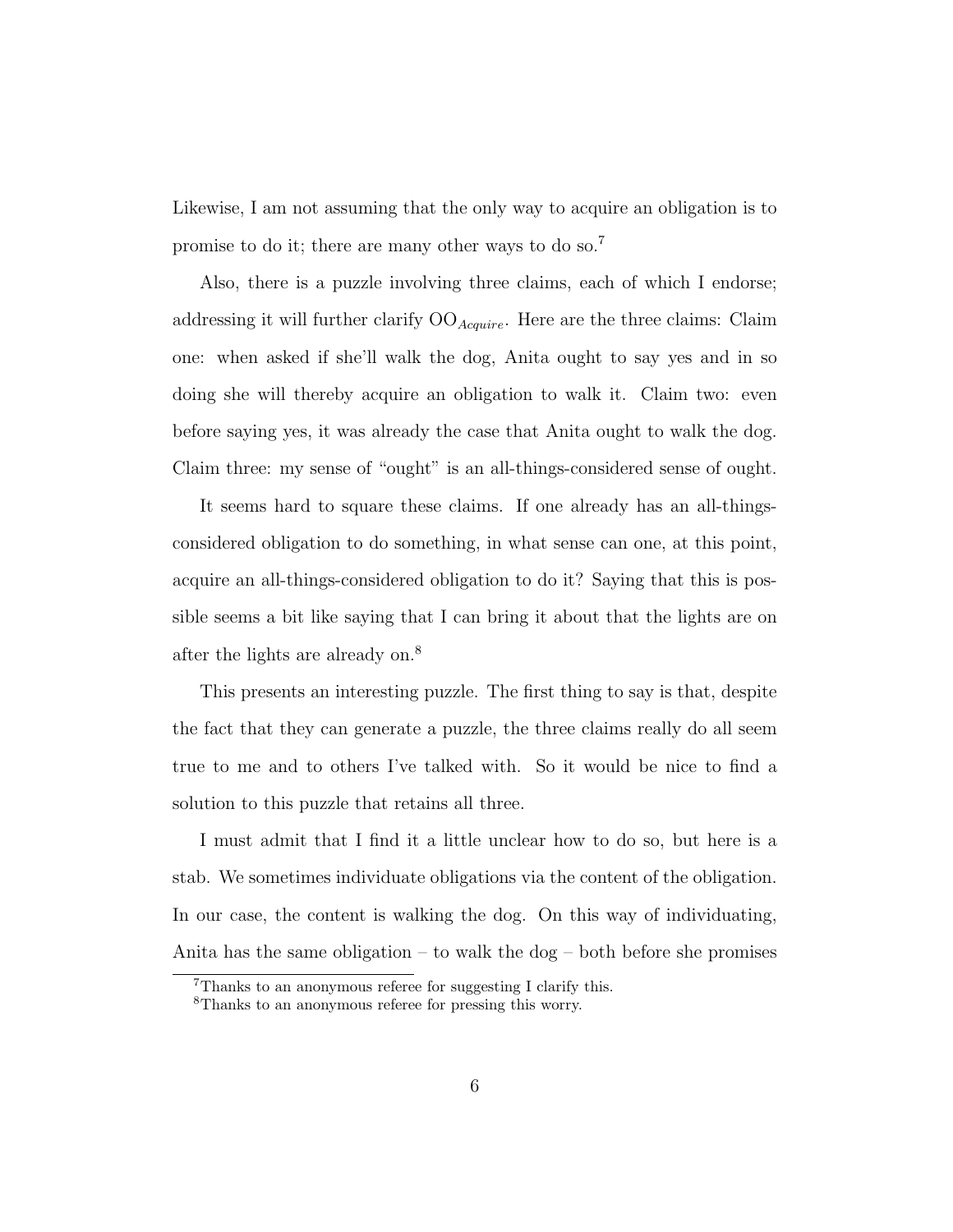and after. A second way of individuating an obligation is more fine-grained; it says that obligations with different grounds are different obligations. This will yield the result that there are two different obligations in the Anita case. In particular, before she promised, Anita had an obligation to walk the dog grounded in her responsibility to take care of it. Afterwards, she had an obligation grounded, at least in part, in her promise. If we individuate obligations in this second way, we can see how Anita could both have an obligation to do something and then bring it about that she has an obligation to do this thing. In particular, we are talking about two different obligations, both with the same content, but with different grounds.

A similar thing can be said of the lights being on. Suppose, for example, that it is closing time at the store I work at. Right now, the lights are on. This is thanks to someone else – Lucia – turning them on in the morning. As I am leaving, I have to lock the door, and in doing so, I have to choose between pressing one of two buttons, one of which will keep the lights on at night, and one of which will turn them off. I am supposed to turn the lights off; the owner doesn't want to waste electricity. But I negligently press the wrong button, thus keeping the lights on all night. In the morning, the owner walks in and angrily asks: "Who did this? Whose action brought it about that the lights are on?" It seems appropriate to say that it was my pressing the button to leave the lights on that brought this about. After all, if I had pressed the other button, the lights would now be off. By contrast, it would be somewhat strange to say that it was Lucia who brought it about that the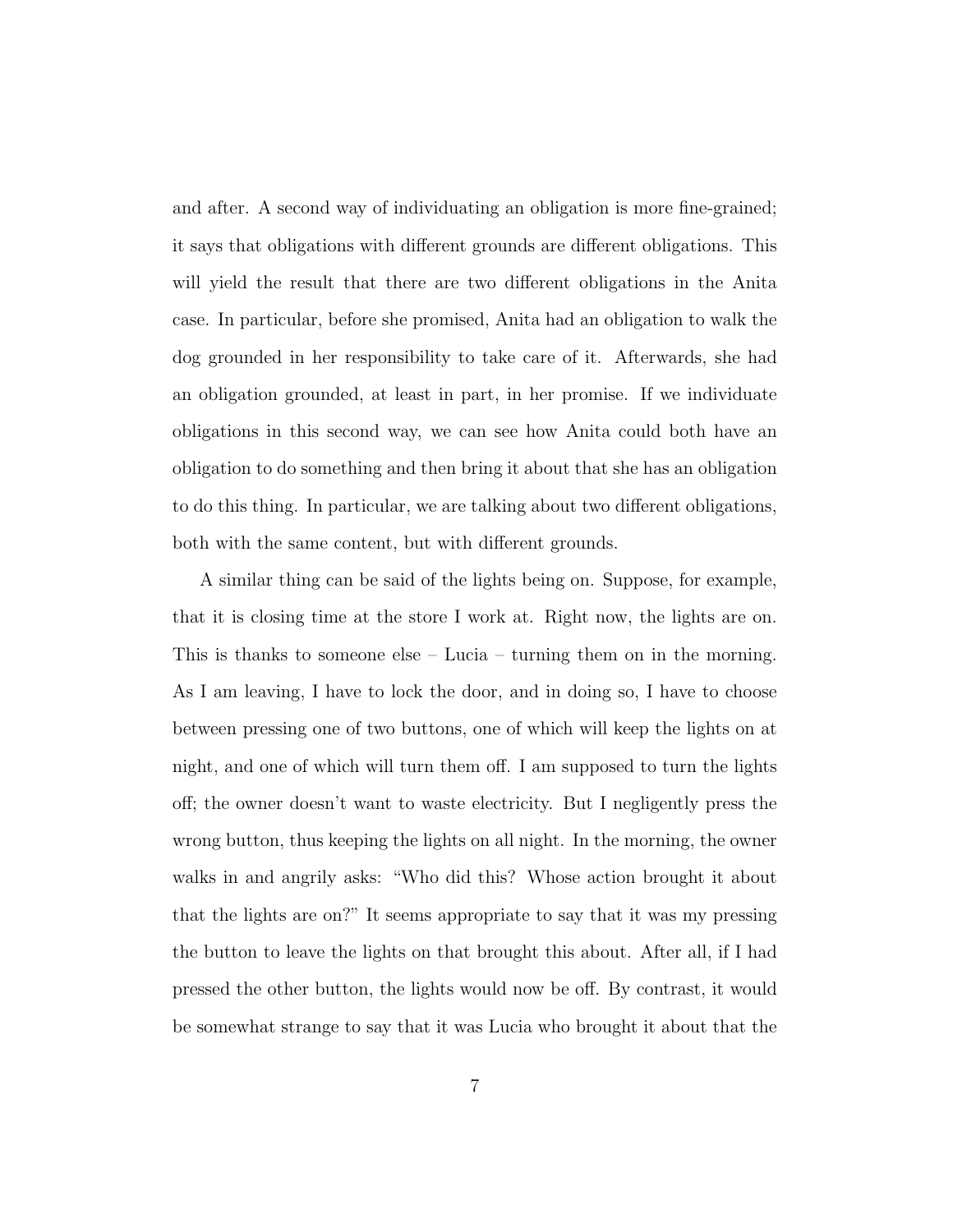lights are on.

We have seen one sort of higher-order ought. But there are others. A second sort of higher-order ought concerns cases in which one is trying to decide whether to ensure that certain obligations are fulfilled. For example, suppose that Anita has the moral obligation to walk her dog this afternoon. In such a case, it seems somewhat plausible to say that she also ought to ensure that her obligation is fulfilled. So, for instance, if she is likely to forget to walk the dog, then she ought to set an alarm to remind herself.

This yields a second OO principle, viz.

 $OO_{Ensure}$ : if one has an obligation to  $\phi$ , one ought to ensure that one's obligation is fulfilled.

### 2 Arguments for KK and their analogues for OO

In this section, I will look at several key arguments in defense of KK principles and similar principles. My goal is to argue that these arguments carry over to my OO principles. The arguments I will be discussing are quite contentious and have been much discussed. In my discussion here, I will not aim to fully defend the premises of these arguments. Rather, I shall work to argue that if the arguments are plausible in the case of KK, then the analogous arguments in favor of OO are plausible.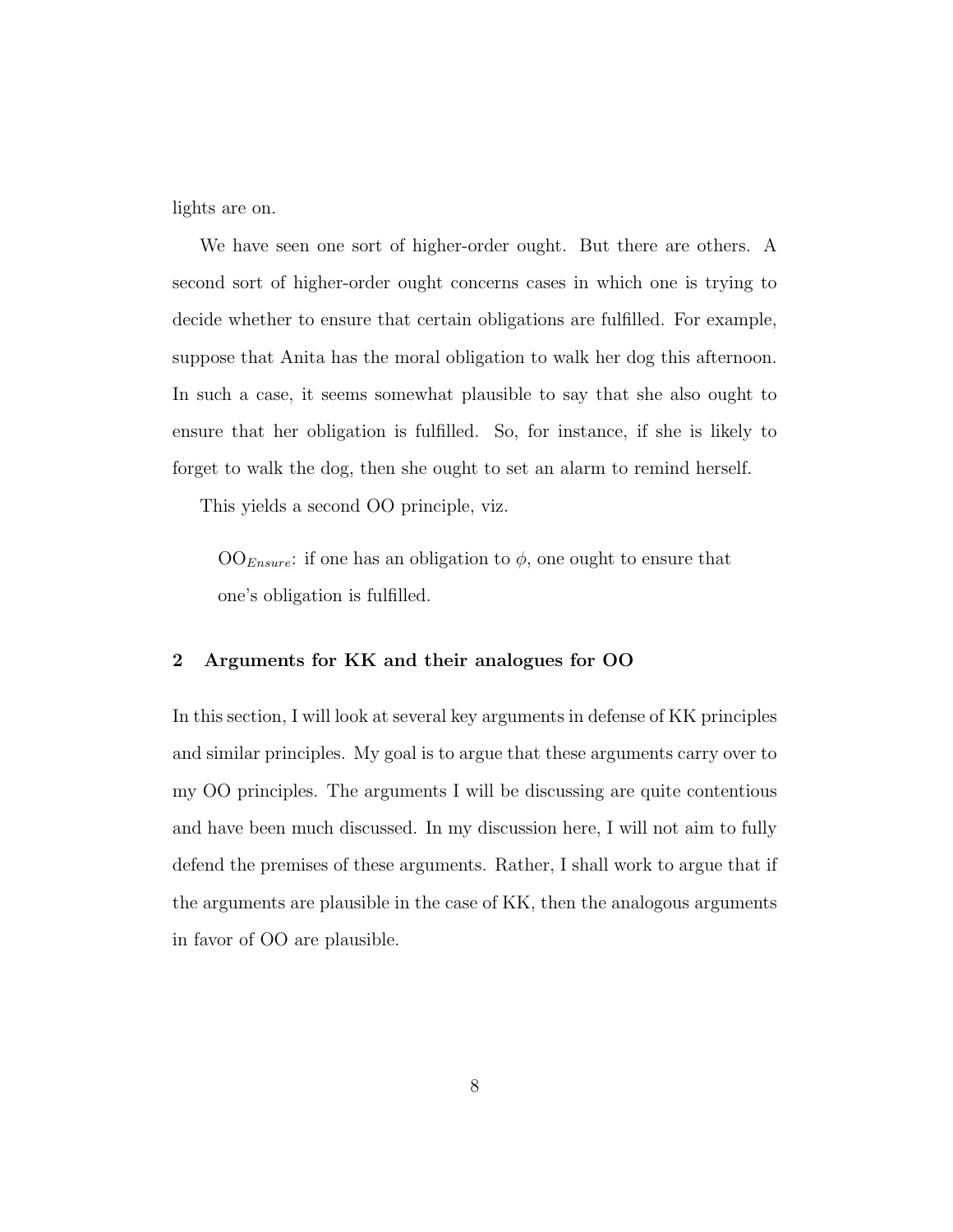# 2.1 KK, Internalism, and  $OO_{Ensure}$

One significant argument in favor of KK comes from "internalism about knowledge". I shall first introduce the argument and then show how an analog of it can be used to defend  $OO_{Ensure}$ .

By "internalism about knowledge", as I shall be using the term, I mean that a major component of knowledge – I will sometimes refer to this component as "justification" – supervenes on "internal properties". There are several things that people in the literature mean by "internal properties". On one understanding, "access internalism", internal properties are those that are internally accessible.<sup>9</sup> There are different understandings of "internally accessible" properties; this can be understood as those that are accessible by reflection, or those that are accessible a priori. On another understanding, "mentalism", internal properties are those that supervene on one's mental states.<sup>10</sup>

Why endorse internalism about knowledge? One argument is that it nicely explains various examples.<sup>11</sup> For one, if internal properties differ, then epistemic ones arguably do as well. For instance, suppose you and are I are both looking at birds, but I have a visual experience as of seeing a bird and you don't – you just see what looks like a blue sky. Then I am justified in thinking there's a bird in front of me and you're not; I can know that there's

<sup>9</sup>See e.g. [Audi, 2011], [BonJour, 2010].

<sup>10</sup>See e.g. [Conee and Feldman, 2004].

 $11$ For this sort of argument, see e.g. [Conee and Feldman, 2004].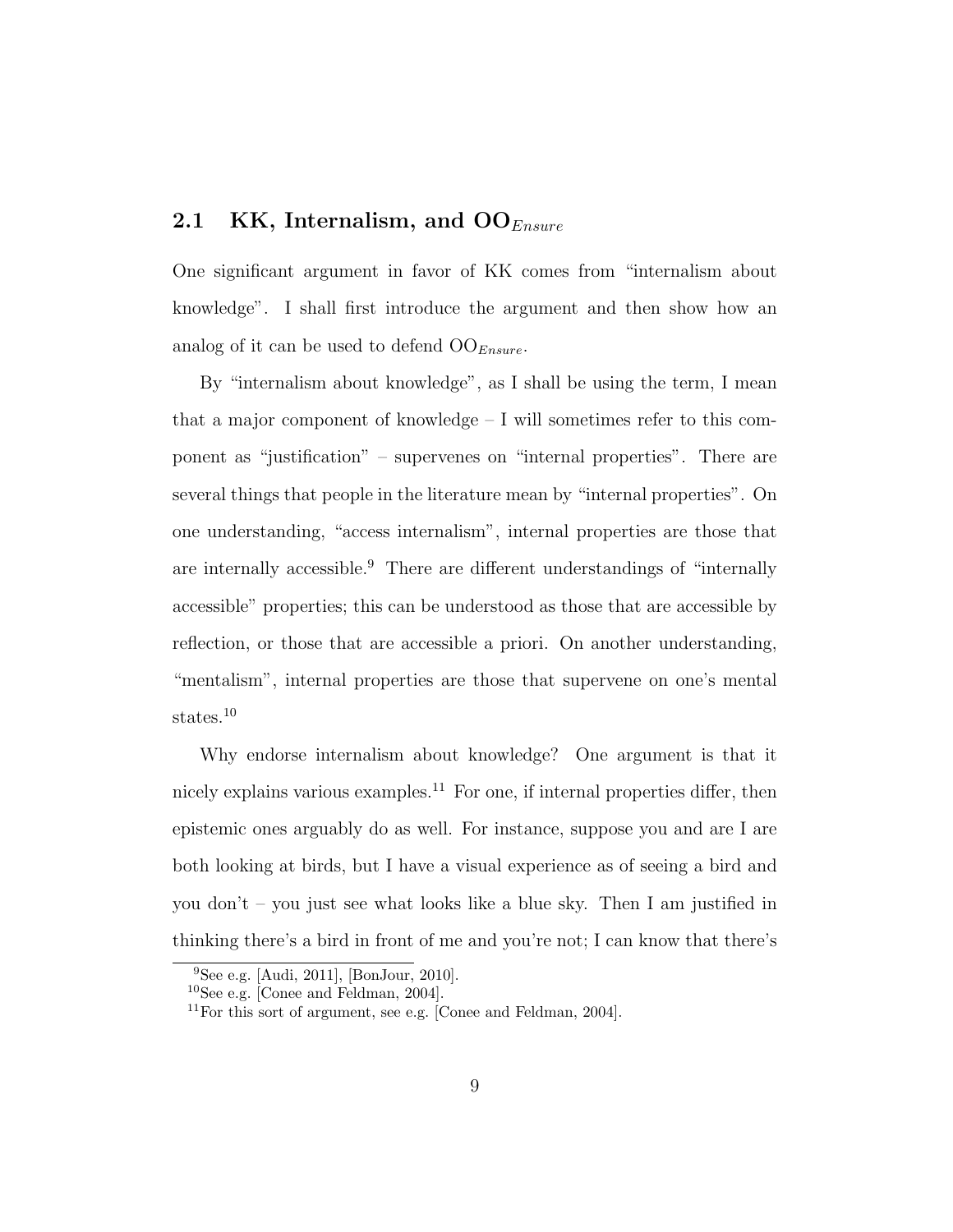a bird in front of me and you can't. Meanwhile, if internal properties stay the same, then key epistemic ones arguably do as well. For instance, suppose I am looking at a bird and you have an identical visual experience but are in fact looking at a stuffed animal. Then, arguably, if I am justified in thinking there's a bird in front of me, you are too. In short, there is evidence from examples that seems to suggest that internalism is true; that justification, a key component of knowledge, supervenes on internal properties.

Another argument in favor of internalism connects to the so-called "deontological conception of justification".<sup>12</sup> This conception – really several tightly related conceptions – says that justification is a matter of fulfilling one's epistemic duty; or relatedly, that whether one is justified in believing something turns on whether one is blameless in believing it; and further that whether one is fulfilling one's epistemic duty and/or whether one is blameless turns on internal properties; after all, one cannot be blamed for something outside of one's awareness or something beyond one's mental states.

Internalism about knowledge can be used to generate an argument for KK.<sup>13</sup> A key premise of this argument is that we have special access to internal properties. On versions of access internalism this is obvious; internal properties are defined as those we have special access to. But on various versions of mentalism this is also plausible; many think that we have some sort of special access to mental properties.<sup>14</sup> Given that we have special

<sup>12</sup>For this sort of argument, see e.g. [Goldman, 1999]. Note: epistemologists' use of "deontological" here does not perfectly line up with how ethicists typically use it.

 $^{13}$ See e.g. [Hemp, 2010].

<sup>14</sup>Of course, this is controversial; for critical discussion, see e.g. [Alston, 1971], [Heil,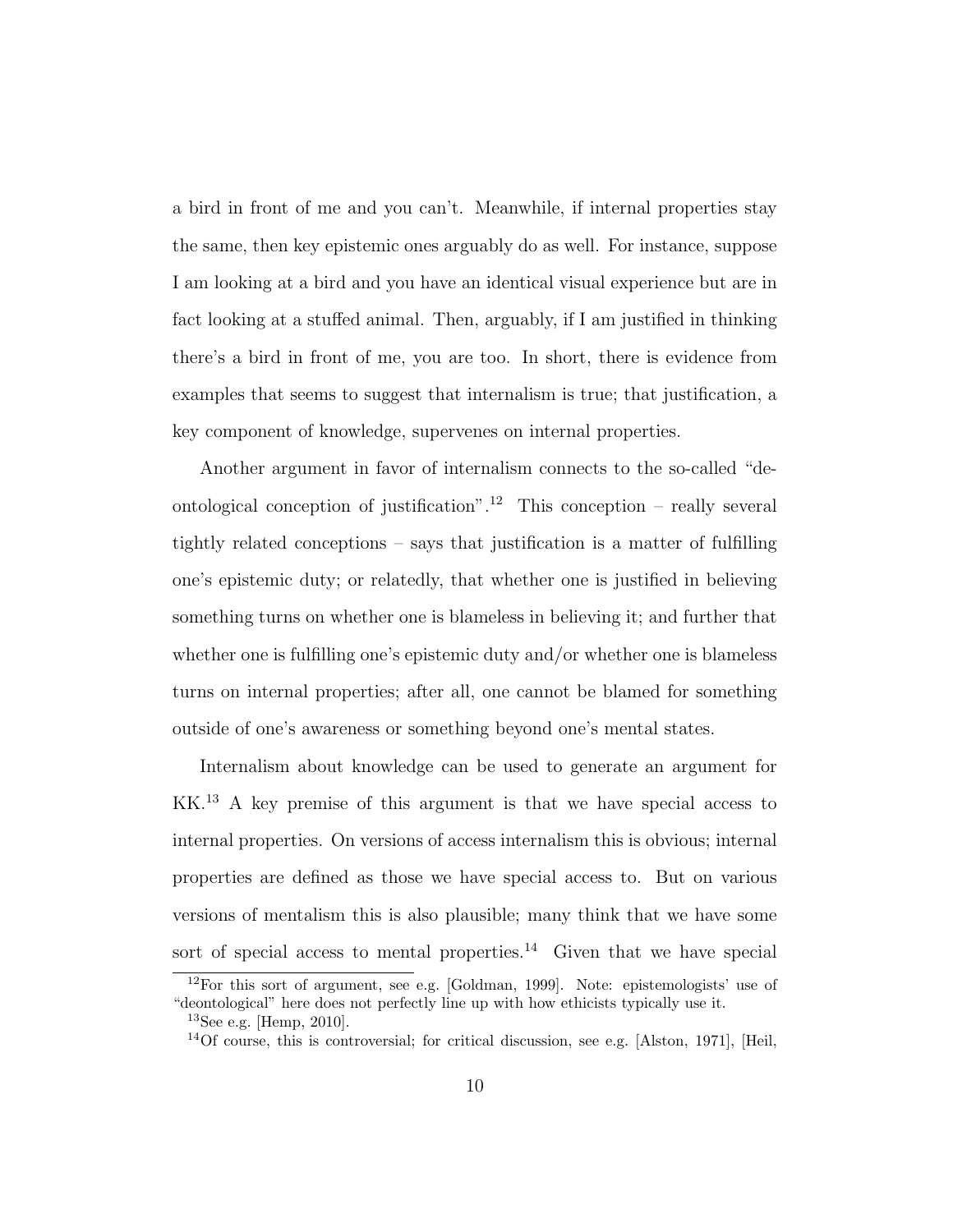access to these properties, it seems to follow that if we bear them to some proposition, there is no barrier to us knowing that we bear them to that proposition, and thus that some version of KK is true.

To take an example, suppose that I have a visual experience as of a bird in front of me. Because this is an internal state, I have special access to it; I can know that I'm having this visual experience. And thus, not only am I justified in believing that there is a bird in front of me (on the basis of this visual experience), I am also justified in believing that I'm justified in believing that there is a bird in front of me (on the basis of my awareness of this visual experience).

An analog of this argument can be used to defend  $OO_{Ensure}$ . This time, I will be talking about "internalism about the object of moral obligations", understanding it as the view that the objects of our moral obligations are "internal".<sup>15</sup> Here again there are two senses of "internal". On the "access internalism" understanding of "internal", the objects of our obligations are things we have direct control over. So, for example, take the case of walking the dog. An access internalist would say that, strictly speaking, Anita's obligations concern things she has direct control over. There are several options for what counts as direct control; on some understandings, it will be certain sorts of basic actions, on others, it will be certain sorts of intentions. In short, these access internalists say that, strictly speaking, Anita's obliga-

<sup>1988].</sup>

<sup>&</sup>lt;sup>15</sup>This should not be confused with the position known as "moral internalism".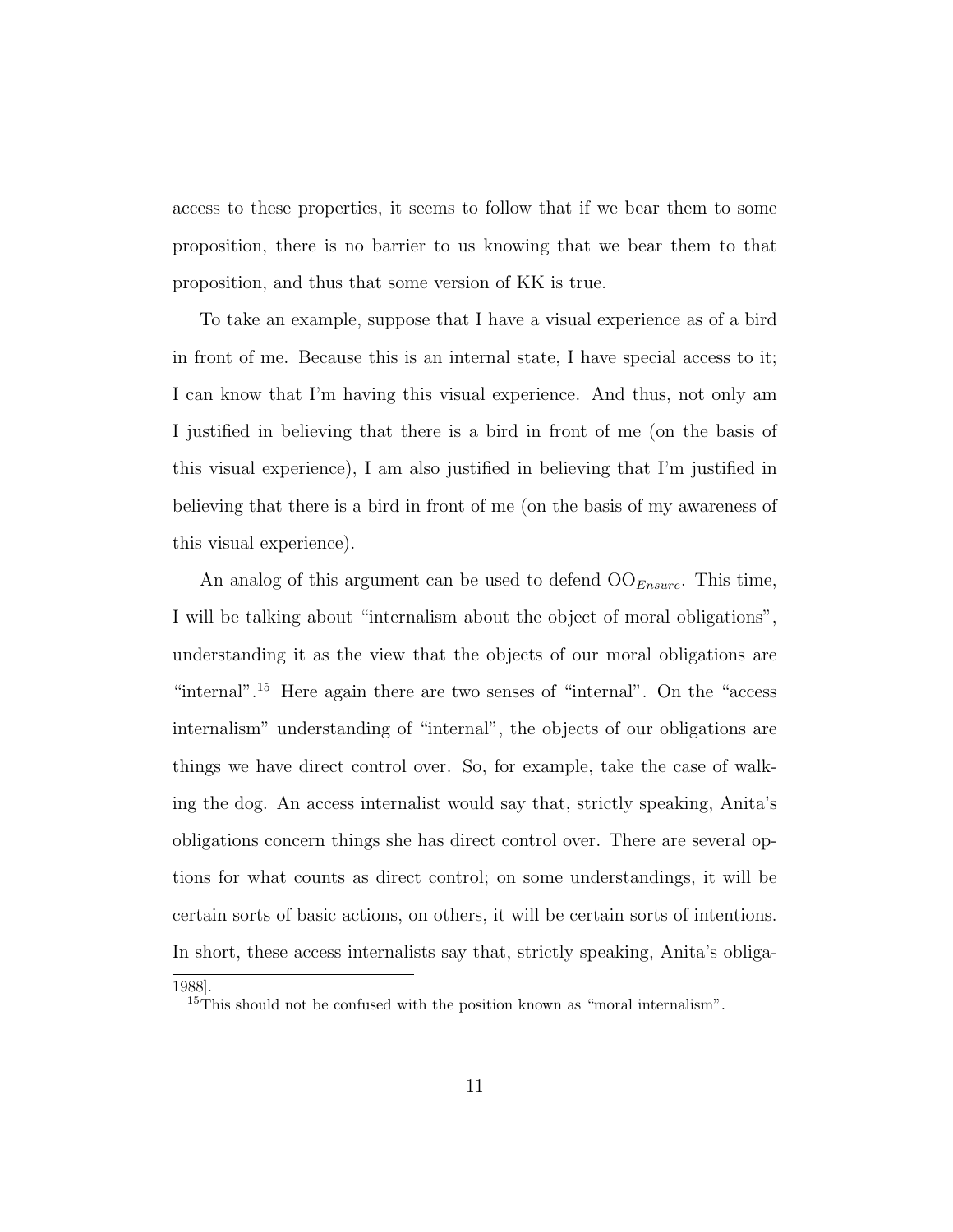tion to walk the dog is really the obligation to intend to walk the dog, or to perform certain basic actions directed at walking the dog. On the "mentalism" understanding of "internal", the objects of our obligations supervene on mental states. For instance, perhaps our obligations are to have certain intentions, or certain sets of belief-desire pairs.

Again, internalism about the object of moral obligations can be defended by both examples and theory. First examples. As before, it seems that internalism can explain our judgments about certain cases. For instance, if internal properties differ, then arguably moral ones do as well. Suppose you and I are both driving cars. Suppose an animal starts to walk in front of each of us. I try to swerve to avoid it and am successful. You try to run it over, but your car, thanks to some faulty mechanism, swerves, and you avoid it as well. Even though the consequences of our actions are the same – we avoid hitting the animal – arguably I fulfilled my moral obligations and you did not. Meanwhile, if internal properties stay the same, then arguably moral ones do as well. Say, for instance, we are both driving and see the animal. This time, we both try to swerve. I manage to, but you don't, again thanks to some faulty mechanism outside your control. Here, arguably, we behaved equally well; if I fulfilled my obligations, then you did too. The covariance of internal properties and moral obligations suggests that internalism about the object of moral obligations is true.

And again, internalism about the object of moral obligations can also be defended by appeal to theory. Here the idea is that moral justification is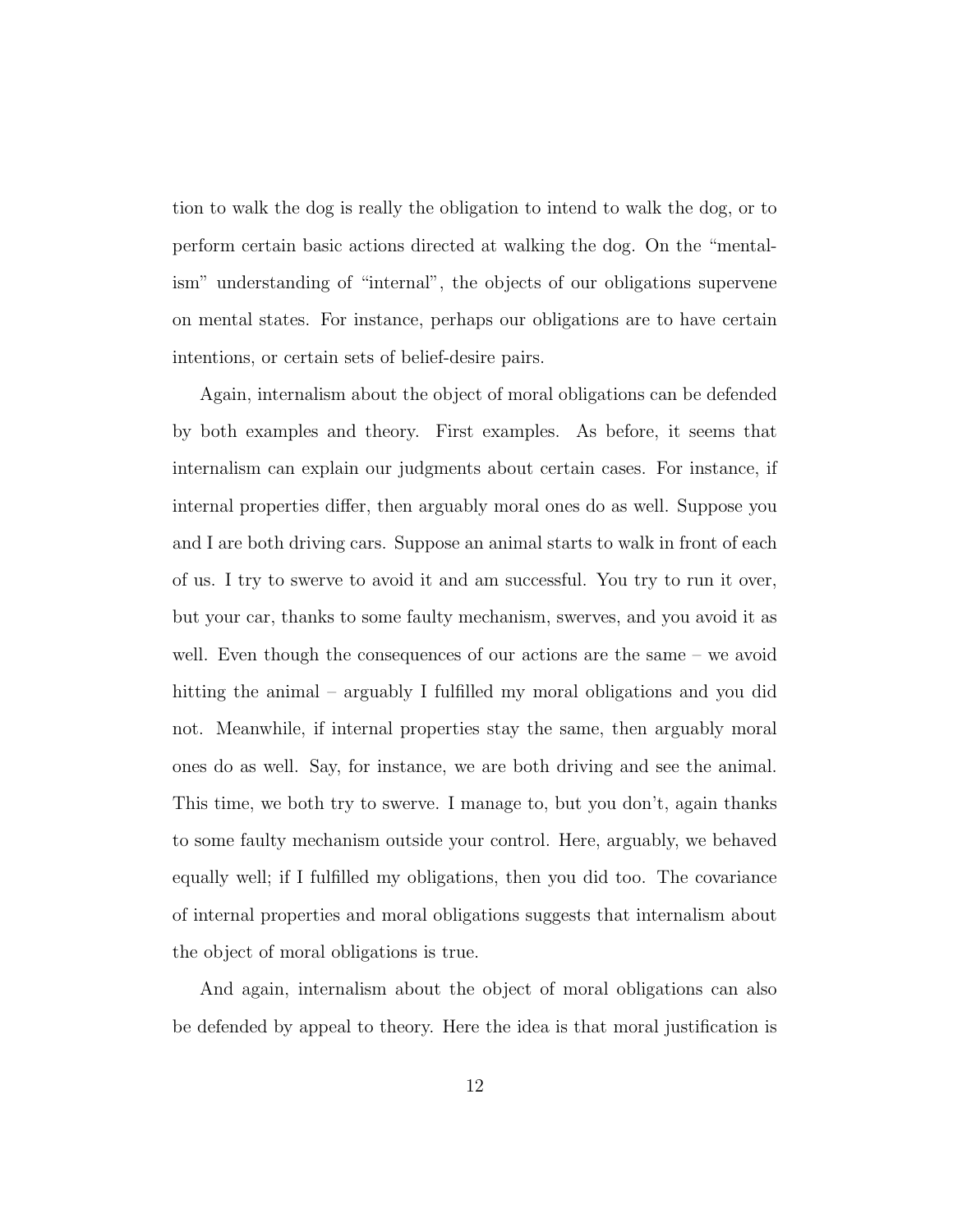tightly connected with fulfilling one's moral duty; that whether one is justified turns on whether one is blameless; and further that whether one is fulfilling one's duty and/or whether one is blameless turns on internal properties; after all, one cannot be blamed for something that depends on external factors.

Internalism about moral obligation can be used to generate an argument for  $OO_{Ensure}$ . The basic idea is that we have special control over internal properties. On versions of access internalism this is obvious; internal properties are defined as those we have special control over. But on versions of mentalism this is also plausible; many think that we have some sort of special control over mental properties. Given that we have special control over these things, it seems to follow that if we should make them a certain way, then there is no barrier to ensuring that our obligation is fulfilled, and thus that  $OO_{Ensure}$  is true.

It might be helpful to illustrate this argument with a concrete example. In fact, there are multiple ways to do so because there are multiple ways to spell out what it means to have special control over internal properties. I gave one concrete example while introducing  $OO_{Ensure}$ . Here is a second, which is somewhat different. Suppose that it is indeed the case that Anita ought to walk the dog. Suppose further that the objects of our obligations are internal in the following sense: our obligations are obligations to have certain intentions. Then if it is indeed the case that Anita ought to walk the dog, it follows that there is no barrier to her forming the intention to walk the  $\log$  – after all, it is an internal state – and thus that she ought to ensure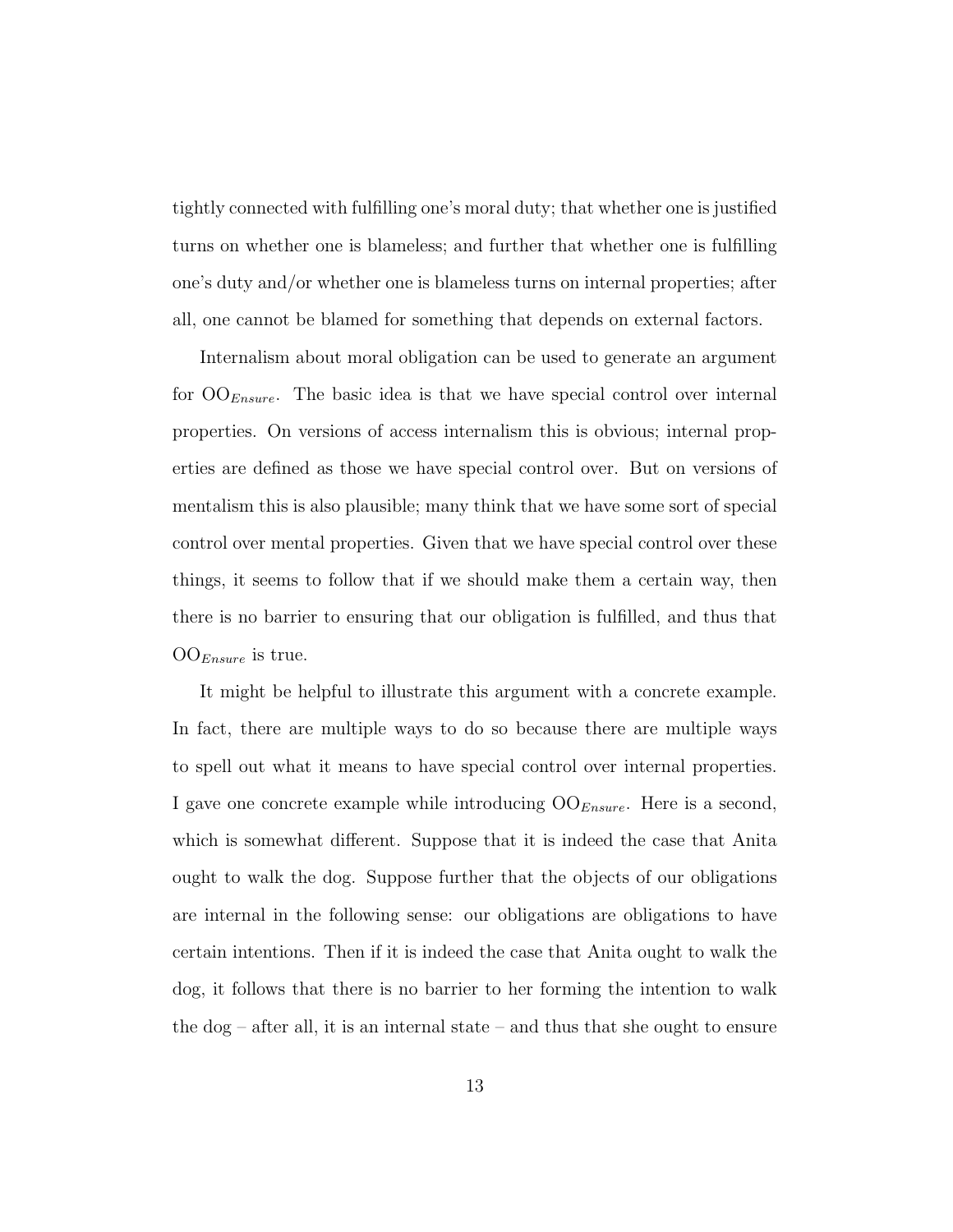that she does form this intention.

One might worry that what I just said is in tension with my claim that I am talking about an objective sense of "ought". After all, in saying that the moral ought was objective, I said that it didn't depend merely on information the subject possessed. But now I'm giving an argument that turns on what I'm call internalism about moral obligation. And this says that the objects of our moral obligation are internal. Isn't it inconsistent to hold that whether we ought to do something depends on external matters, where the thing we ought to do is an internal matter?<sup>16</sup>

My response: I think it is possible to consistently hold both. Whether we ought to do something is one matter, what we ought to do a different matter. Here's an example: consider the claim that you ought to believe true things and not believe false ones. Whether something is true or false is an objective matter; it doesn't merely depend on the information one has. And thus whether one ought to believe something – assuming this duty exists – is an objective matter. Nonetheless, the object of the duty – forming a belief – is a mental matter.

# 2.2 KK, Transparency, and  $OO_{Acquire}$

Another significant argument in favor of KK and related principles concerns "transparency". I shall first introduce the argument and then show how an analog of it can be used to defend  $OO_{Acquire}$ .

<sup>16</sup>Thanks to an anonymous referee for pressing this worry.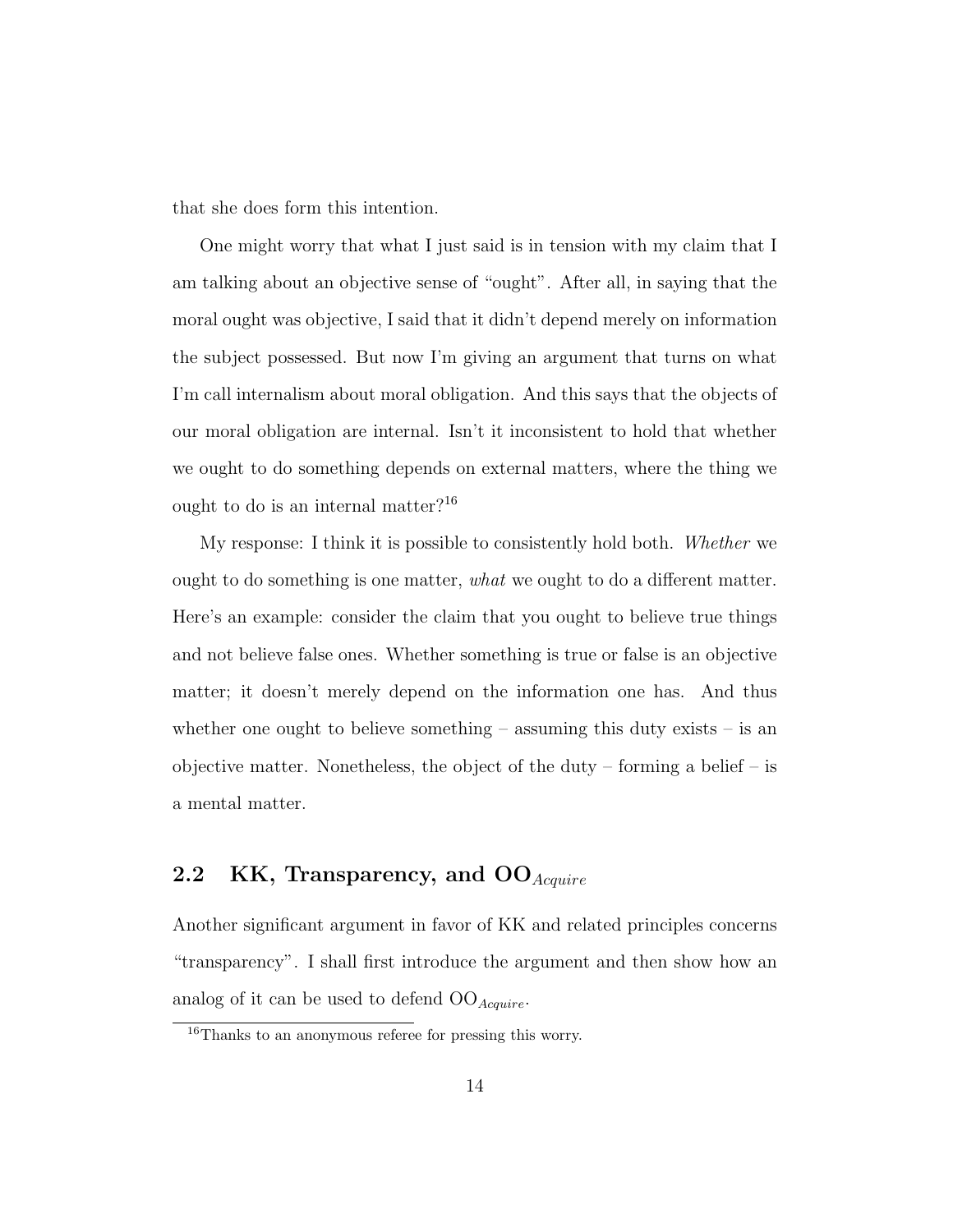A number of epistemologists have endorsed an idea called "transparency about belief." There are several different formulations of this idea, one popular one is that determining whether you believe that p is a matter of comparing reasons for and against p. Once you've settled whether p, you've thereby settled whether you believe p. For example, if someone asks: "do you believe the cat is on the couch," a natural way to respond is to check whether the cat is on the couch. Once you have checked and seen that the cat is on the couch, you can respond "yes." You has thereby determined whether you believe it; no further inquiry is required. As Gareth Evans, who is often credited with the original statement of the idea, puts the point:

If someone asks me, 'Do you think there is going to be a third world war?', I must attend, in answering him, to precisely the same outward phenomena as I would attend to if I were answering the question 'Will there be a third world war?' I get myself into the position to answer the question whether I believe that  $p$  by putting into operation whatever procedure I have for answering the question whether  $p$ . [Evans, 1982, 225].<sup>17</sup>

In their defense of this point about transparency, transparency theorists like to cite the point that, in deliberating about whether to believe things, only certain sorts of reasons can move us. For example, being told that someone will give me a million dollars if I believe that the moon is made of cheese

 $17$ See also [Byrne, 2005, 82-3], [Fernández, 2003, 355], [Gallois, 1996, 50-1], [Gordon, 1995, 65], [Moran, 2001, 66], and [Shah and Velleman, 2005, 602].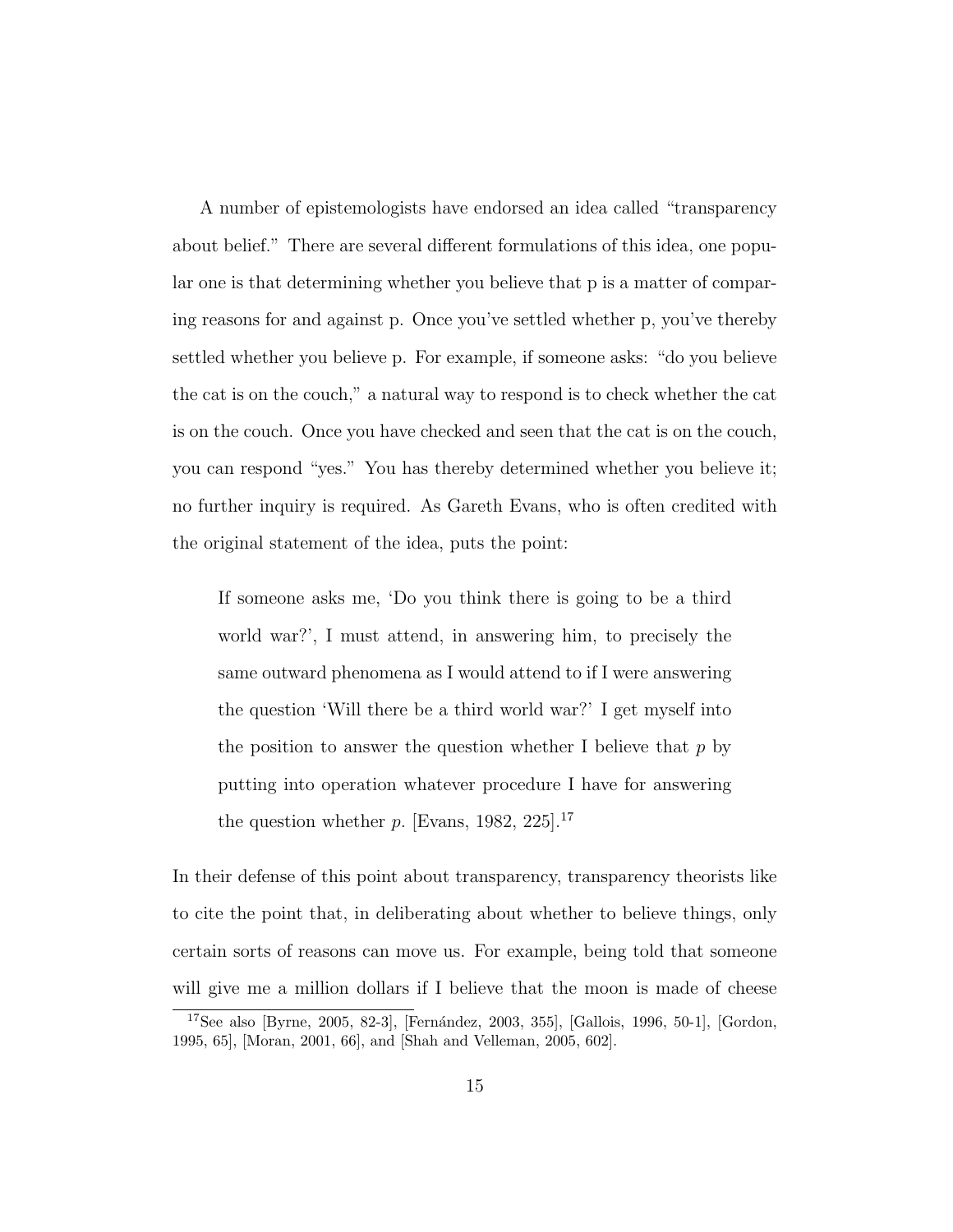cannot directly move me to believe that the moon is made of cheese. Only facts bearing on whether the moon is made of cheese can so move me.

Transparency about belief seems to lend credence to KK and other similar principles, such as the principle that if you ought to believe something, then you ought to believe that you ought to believe it.<sup>18</sup> If settling whether you believe some proposition seems to reduce to settling whether that proposition is so, then it seems that you ought to believe some proposition just in case that proposition is so. If we substitute in "you ought to believe that p" for the proposition in question, we get that you ought to believe that you ought to believe a proposition just in case you ought to believe the proposition.

Similar thoughts can be extended to defend  $OO_{Acquire}$ . In particular, we can label the thesis "transparency about intention" that determining whether you intend to  $\phi$  is a matter of comparing reasons for and against  $\phi$ -ing and that once you've settled whether to  $\phi$  you've thereby settled whether you intend to  $\phi$ . For example if someone asks me: "Do you intend to walk the dog" and I start wondering about whether I have this intention or not, it's natural for me to start comparing the reasons for and against walking the dog. Once I've settled the matter, decided whether to walk the dog or not, I've thereby also determined whether I have the intention to walk the dog.

It's worth noting that the other point cited in favor of transparency about belief – the point about only certain types of reasons being capable of moving

<sup>&</sup>lt;sup>18</sup>I will focus on the argument for the latter; for the argument for the former, see e.g. [Das and Salow, Forthcoming] and [McHugh, 2010].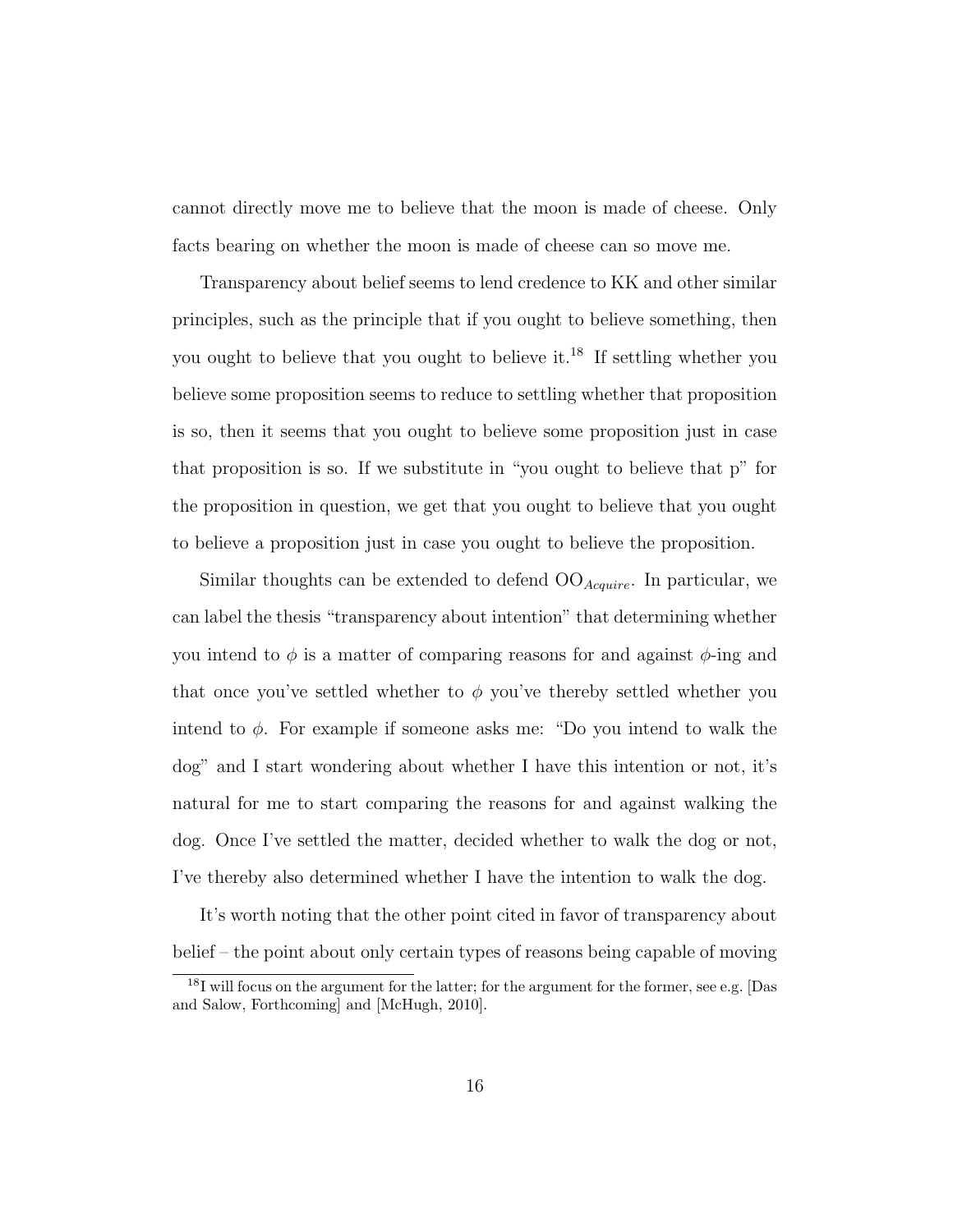us – also carries over. In particular, in deliberating about whether to form certain intentions, only certain sorts of reasons can move us. For example, as Gregory Kavka points out, being told that someone will pay me a million dollars if I form the intention to eat something mildly toxic tomorrow cannot directly move me to form the intention [Kavka, 1983]. Only reasons bearing on the object of the intention – in this case, reasons bearing on whether I should eat the thing or not – can so move me.

Transparency about intention seems to lend credence to  $OO_{Acquire}$ . In particular, it seems that you can only (properly) take on an obligation to do something if you intend to do it. For instance, if you promise to do something but have no intention of doing so, it doesn't seem like a real promise. And thus settling whether to take on an obligation requires forming an intention to do it. But, as noted above, determining whether to form an intention to perform the action seems to reduce to settling whether to perform the action. So it seems to follow that if one ought to  $\phi$  and one has to decide whether to acquire an obligation to  $\phi$ , one ought to acquire an obligation to  $\phi$ .

# 3 Professor Procrastinate and OO

The Professor Procrastinate case runs as follows:<sup>19</sup>

PROFESSOR PROCRASTINATE. Professor Procrastinate re-

<sup>&</sup>lt;sup>19</sup>This case, or ones similar to it, are discussed in e.g. [Baker, 2012, 641], [Cariani, Forthcoming], [Goldman, 1978, 185-6], [Jackson and Pargetter, 1986, 235], [Littlejohn, 2009], [Portmore, 2011, 151], [Portmore, 2013], [Timmerman, 2015, 1512], [van Someren Greve, 2013, 482-3], [Vessel, 28, 166], [Woodard, 2008, 18].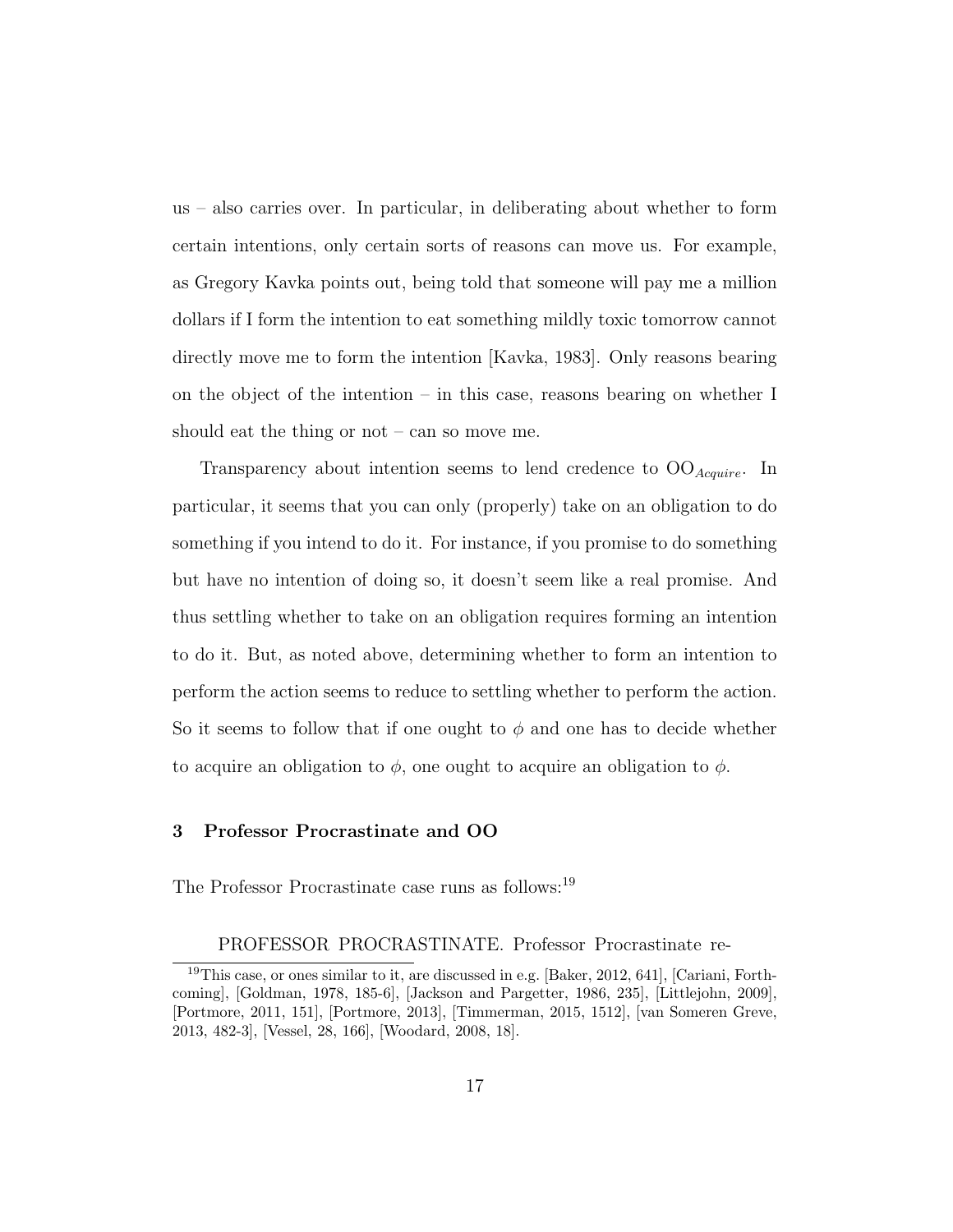ceives an invitation to review a book. The best thing that can happen is that he says yes, and then writes the review when the book arrives. However ... were Procrastinate to say yes, he would not in fact get around to writing the review. Not because of incapacity or outside interference or anything like that, but because he would keep on putting the task off. Thus, although the best that can happen is for Procrastinate to say yes and then write ... what *would* in fact happen were he to say yes is that he would not write the review. Moreover ... this ... is the worst that can happen. [Jackson and Pargetter, 1986, 235] [Emphasis theirs].

One way of explaining why this case is puzzling is the following, all three of the following principles seem to be true:

(It's Hard To Avoid Obligations): The fact that one will not fulfill an obligation is not enough, by itself, to keep one from having the obligation.

(Don't Bring About Worse Consequences): If doing one thing will lead to worse consequences than doing something else, one ought not do it.

(Take Necessary Means): If one ought to do something, then one ought to take the necessary means to doing that thing.

But these three principles seem to lead to conflicting implications regarding this case. On the one hand, (It's Hard To Avoid Obligations) seems to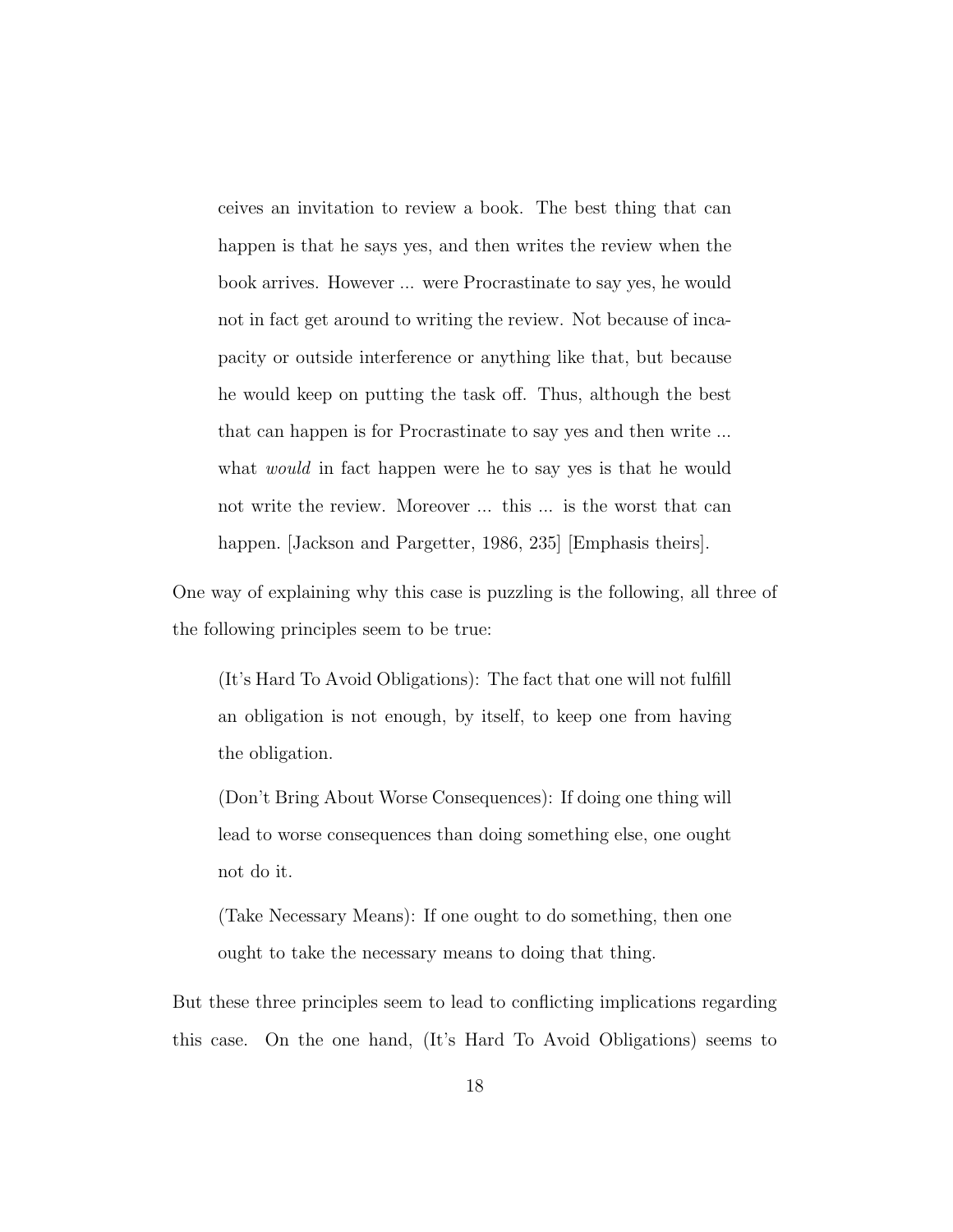yield the conclusion that Procrastinate should write the review; the fact that he won't fulfill this obligation is not enough to keep him from having it. Meanwhile, (Don't Bring About Worse Consequences) seems to yield the conclusion that he shouldn't accept the invitation; his accepting will lead to worse consequences than his turning it down. But these two conclusions are in conflict with (Take Necessary Means); if he ought to write the review, then he ought to take the necessary means to writing it, namely accepting the invitation.

Using our OO principles, we can shed some light on the case. I'll first offer the verdicts these principles offer on the case, then I'll show how they can resolve the conflict seemingly generated by the three principles above.

First,  $OO_{Ensure}$ . Recall that  $OO_{Ensure}$  runs as follows: if one ought to  $\phi$ , one ought to ensure that one's obligation to  $\phi$  is fulfilled. Applied to the case at hand,  $OO_{Ensure}$  says that if Procrastinate ought to review the book, he ought to ensure that his obligation to review the book is fulfilled.

If we combined  $OO_{Ensure}$  with a plausible ought-implies-can principle, we can yield an interesting and plausible verdict on the Procrastinate case. The ought-implies-can principle in question says the following: if, at some time, one ought to do something, then, at that time, one can do it.

This yields a question, is there anything Procrastinate can do now to ensure that he completes the review? The case does not tell us what the answer to this question is. On one reading of the case is that there is nothing Procrastinate can do right now to ensure that he will complete the review.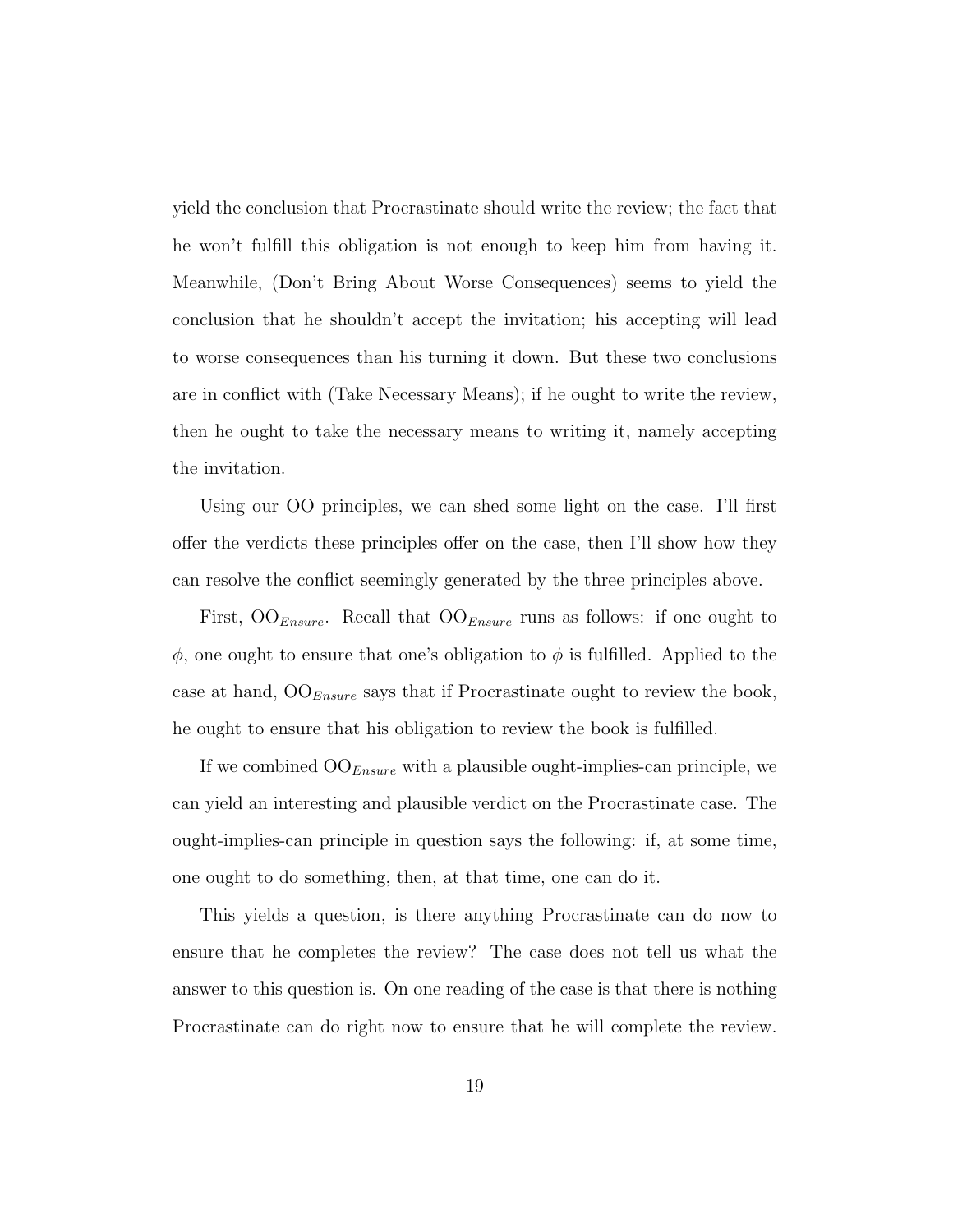Even if he has good intentions now, in the future he will fail to act on them, failing to write the review. So, if we combine ought implies can with  $OO_{Ensure}$ , we get the conclusion that it is not the case that he ought write the review.

The other reading of the case is that Procrastinate can do something right now to ensure that he writes the review. For example, maybe he can do something to ensure that he doesn't procrastinate, like making a promise that if he fails to write the review, he'll donate a large amount of money to some charity he loathes. In that case,  $OO_{Ensure}$  will allow that he ought to accept the invitation, but say that he also ought to ensure that he writes the review.

Some have offered similar verdicts regarding the Procrastinate case, and thus it's worth identifying what my paper adds to the discussion. First: my paper focuses on an objective, all-things-considered moral ought, and thus differs from papers focused on another sort of ought, such as a Brian Hedden's "Options and the Subjective Ought", which focuses on a subjective ought [Hedden, 2012]. Second: my arguments for  $OO_{Ensure}$  mostly turn on meta-ethical concerns and are thus – to a significant degree – neutral when it comes normative ethical theory; they are, so far as I can tell, compatible with consequentialism, deontology, and virtue ethics. Thus they contrast with those, like Jacob Ross in "Actualism, Possibilism, and Beyond" [Ross, 2012] and Douglas Portmore in a number of works, e.g. [Portmore, 2011] and [Portmore, 2013], who offer similar verdicts but tie their verdicts to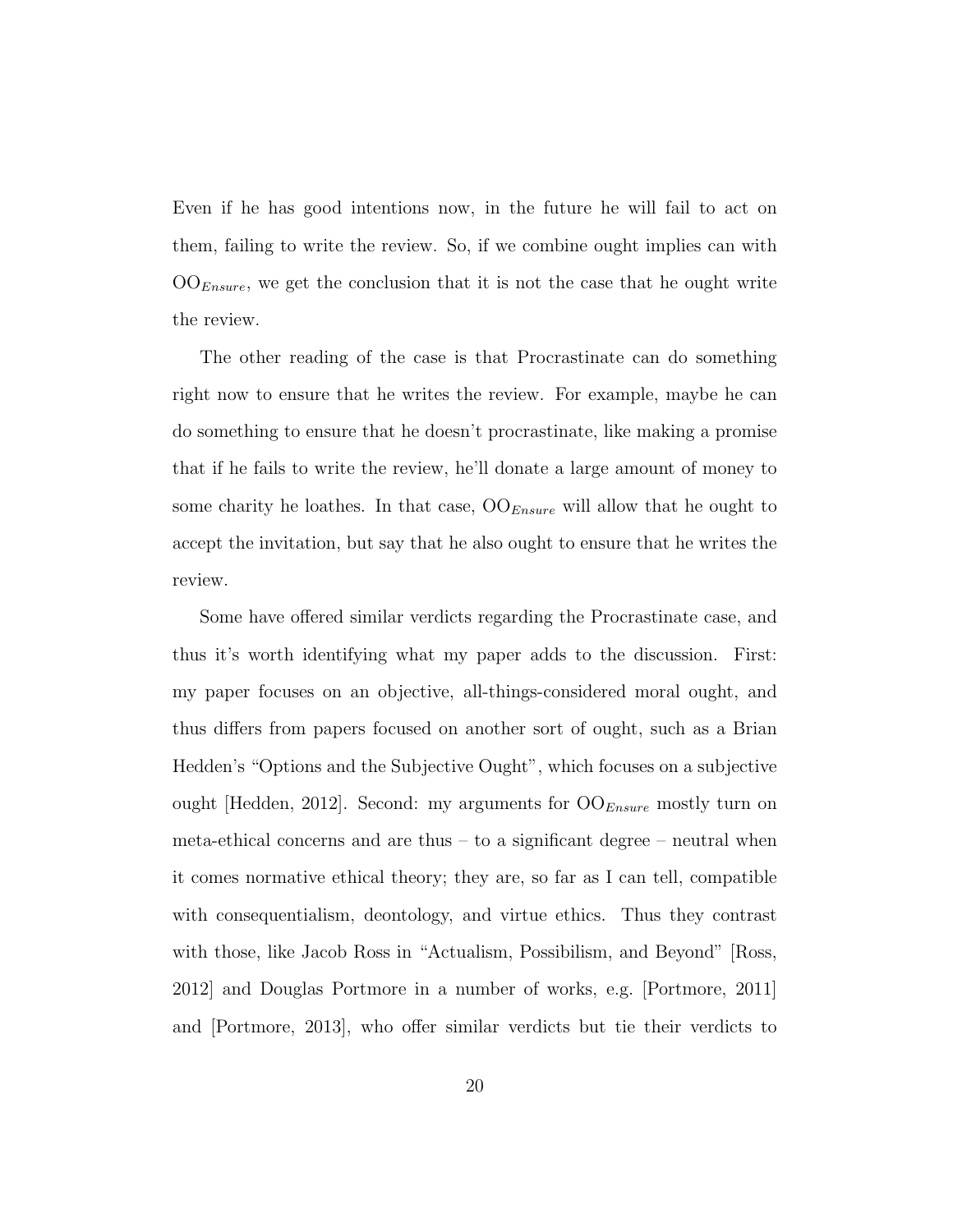consequentialism. Thirdly, my paper offers a distinctive approach when it comes to the defense of  $OO_{Ensure}$  and thus, even insofar as its verdict is similar to others' verdicts, its reasons for that verdict differ.

Next, let us see how  $OO_{Acquire}$  handles the Procrastinate case. Recall that this principle runs as follows: if one ought to  $\phi$  and one has to decide whether to acquire an obligation to  $\phi$ , one ought to acquire an obligation to  $\phi$ . Recall further that the defense of  $OO_{Acquire}$  turned on the idea that deliberating whether to take on an obligation to perform an action naturally turns into deliberating about the action itself.

This suggests that in deliberating about whether to take on the obligation to write the review, Procrastinate should deliberate about whether to write it, and should only accept the invitation if he is really committed to writing the review.

Again, this allows us two readings of the case. On one reading, there is no way for him to fully commit to write the review. Even if he agrees to write the review and says he will write it, in fact, he won't be fully committed and will back out. On this reading of the case, he shouldn't accept the invitation, given that he cannot fully commit to write.

On the other reading, it is possible for Procrastinate to fully commit to writing the review. This isn't to say that any old way of accepting the invitation to write the review would amount to a full commitment to write it. Rather, it is to say that certain ways of accepting the invitation do involve a full commitment. And if he does fully commit, then he will write the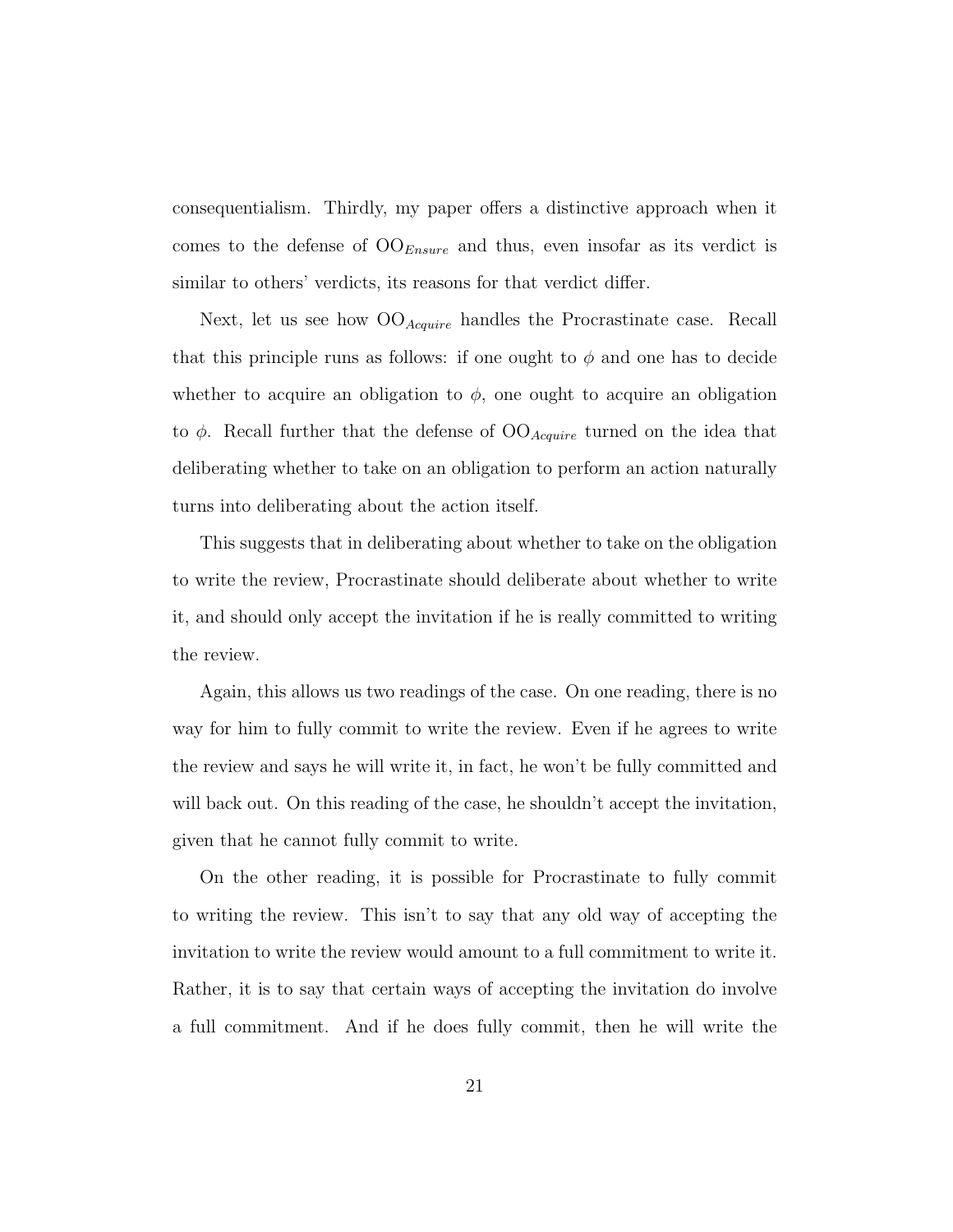review. In short, on this resolution of the case, those who procrastinate do so because they are never fully committed in the first place. In light of this, Procrastinate should only take on the obligation to write the review – and only has the obligation in the first place – if he can be fully committed to writing it.

Now that we have seen the ways in which our OO principles respond to the case, we can turn back to see how they address the three seemingly conflicting principles. First, there was (It's Hard To Avoid Obligations): The fact that one will not fulfill an obligation is not enough, by itself, to keep one from having the obligation. This principle seemingly generated the consequence that Procrastinate ought to write the review; the fact that he won't write it is not, by itself, enough to keep him from having this obligation.

Using our OO principles, we can grant the principle, while denying that it has the implication that Procrastinate ought to write the review. Each of the two OO principles allowed that, on certain readings of the case, it's not the case that Procrastinate ought write the review. But in neither case was it his failure to write it that explained why he lacked the obligation to write it. Rather,  $OO_{Ensure}$  only said he lacked the obligation to write it if there was no way he could ensure that he would write it. And  $OO_{Acquire}$  said that he lacked the obligation if there was no way for him to be fully committed to writing it.

Next, there was (Take Necessary Means): If one ought to do something, then one ought to take the necessary means to doing that thing. Both OO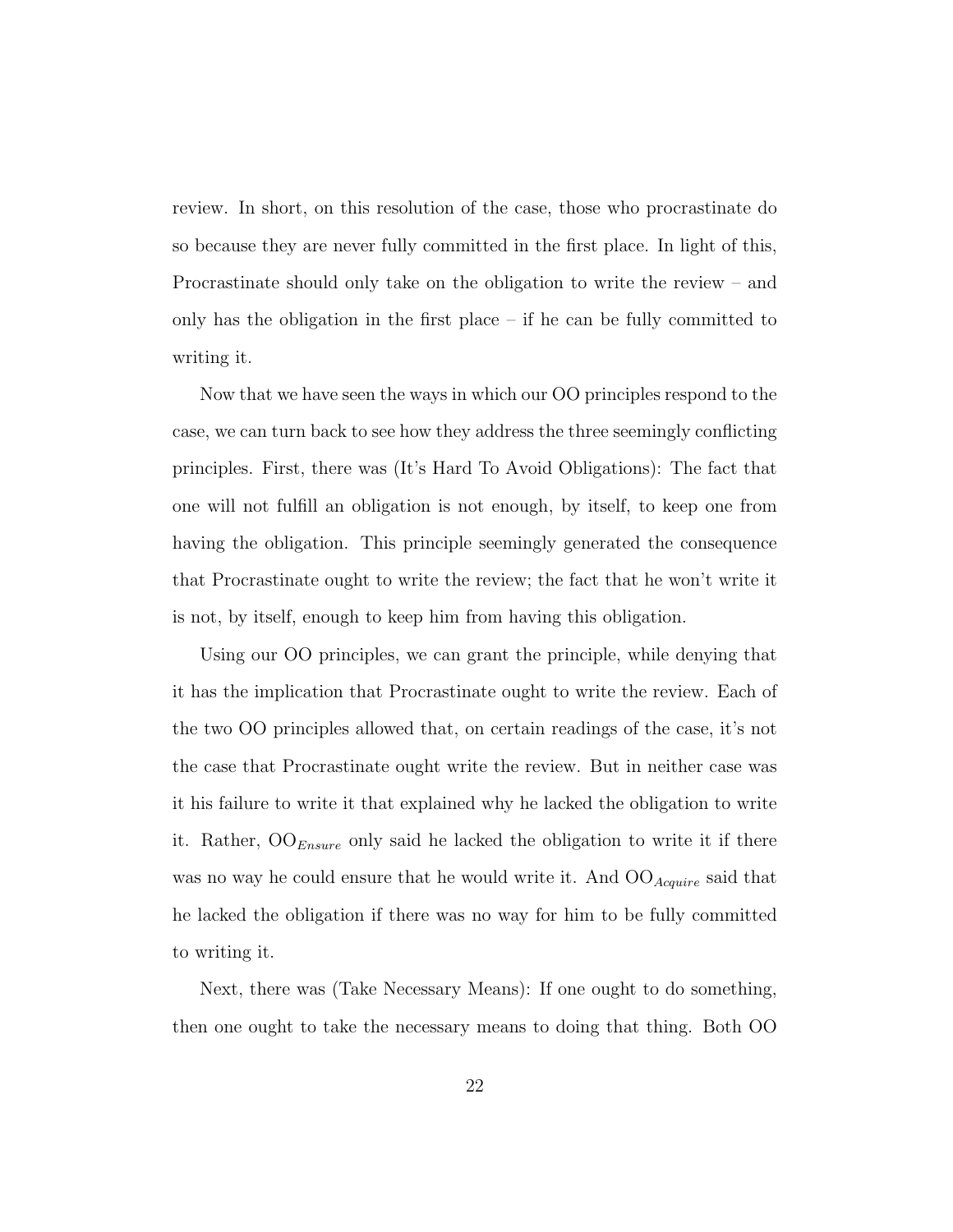principles were consistent with this principle.

Finally, there was (Don't Bring About Worse Consequences): If doing one thing will lead to worse conclusions than doing something else, one ought not do it.

In light of our discussion of the OO principles, it seems that this principle is not quite correct. In particular, there are possible cases in which the reason that doing the one thing will lead to a worse conclusion is that one is doing it the wrong way. In such a case, it may still be the case that one ought to do the thing in question; one just ought to do it in a better way. This is most apparent in cases in which doing the thing in question in a better way is fully in one's control. For example, suppose that I am at dinner and am trying to decide whether to ask someone to pass the peas or just reach across the table and take them. The very best option is for me to ask for them politely. But if I do ask for them, I'll ask for them rudely, which is even worse than reaching across the table and taking them. Just to be clear, I am fully capable of being polite; if I want to be polite, I can. It's just that if I ask for the peas, I won't be polite. In this case, Take Necessary Means suggests that I ought not ask for the peas. But this is (arguably) implausible; I should ask for them, but in a polite manner.

So it appears that this principle was false, and a better principle is (Take Necessary Means\*): if the best way of doing one thing will lead to worse consequences than the best way of doing something else, one ought not do it.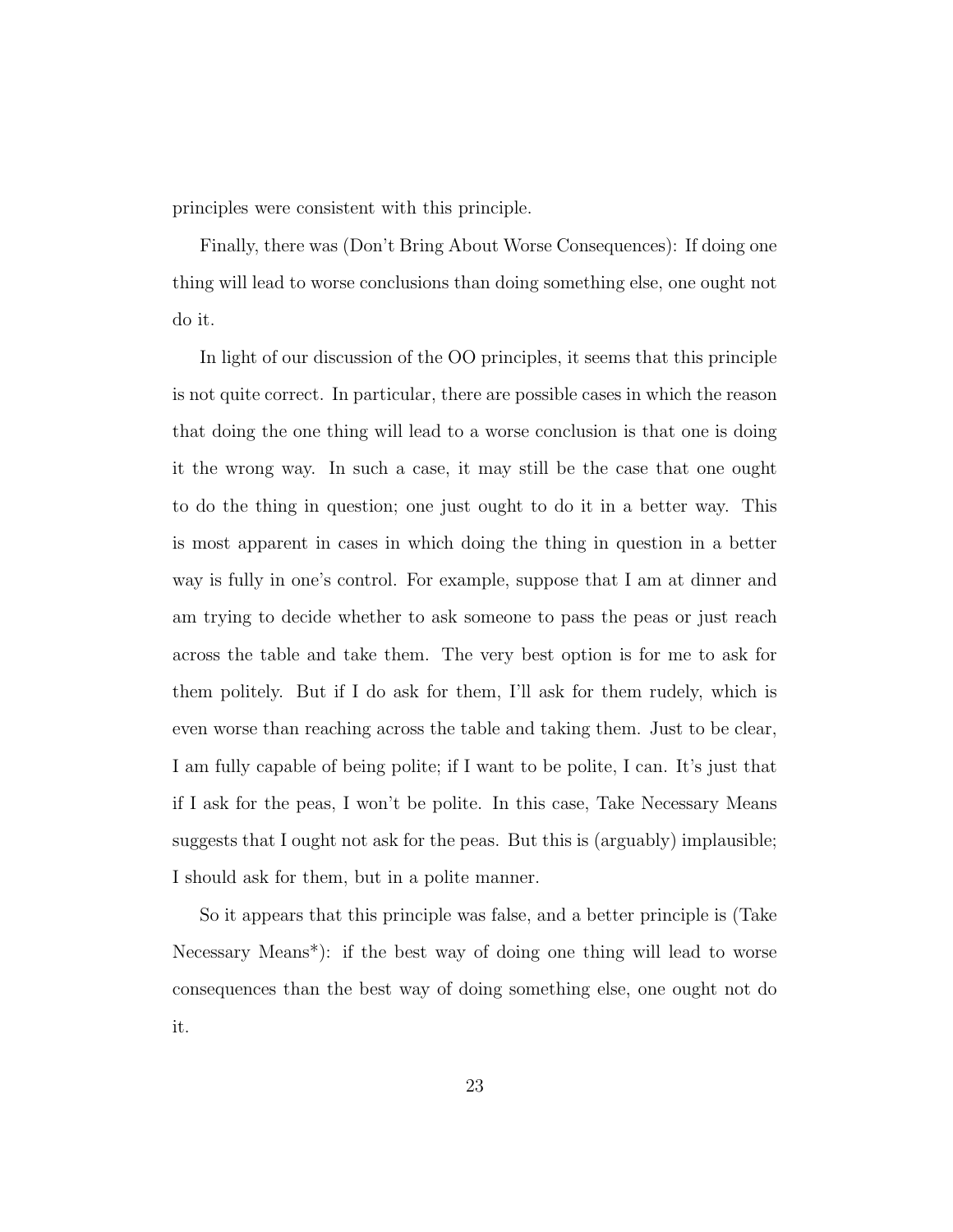This principle is consistent with the peas example; it does not say that I ought not ask for peas, because the best way of asking for peas – asking politely – does not lead to worse consequences than the best way of reaching across the table.

The initial problem with (Take Necessary Means) was that it seemed to yield the conclusion that Procrastinate should not accept the invitation, seeing as his accepting it would lead to his procrastinating and failing to write the review. But (Take Necessary Means\*) does not immediately tell us whether he should accept. Rather, whether he should accept turns on what the best way of his accepting would be. As our OO principles revealed, perhaps there are ways of accepting that would lead to him writing the review. In particular, maybe there are ways of accepting that will ensure that he will write, or that will involve a full commitment to his writing. In such a case, he should accept, and if not, not.

In short, accepting either of the OO principles can help us resolve the puzzle of the Professor Procrastinate case. This provides a second reason, apart from the arguments I gave for them earlier on, for accepting these OO principles.

## References

[Alston, 1971] Alston, W. P. (1971). Varieties of privileged access. American Philosophical Quarterly, 8(3):223–41.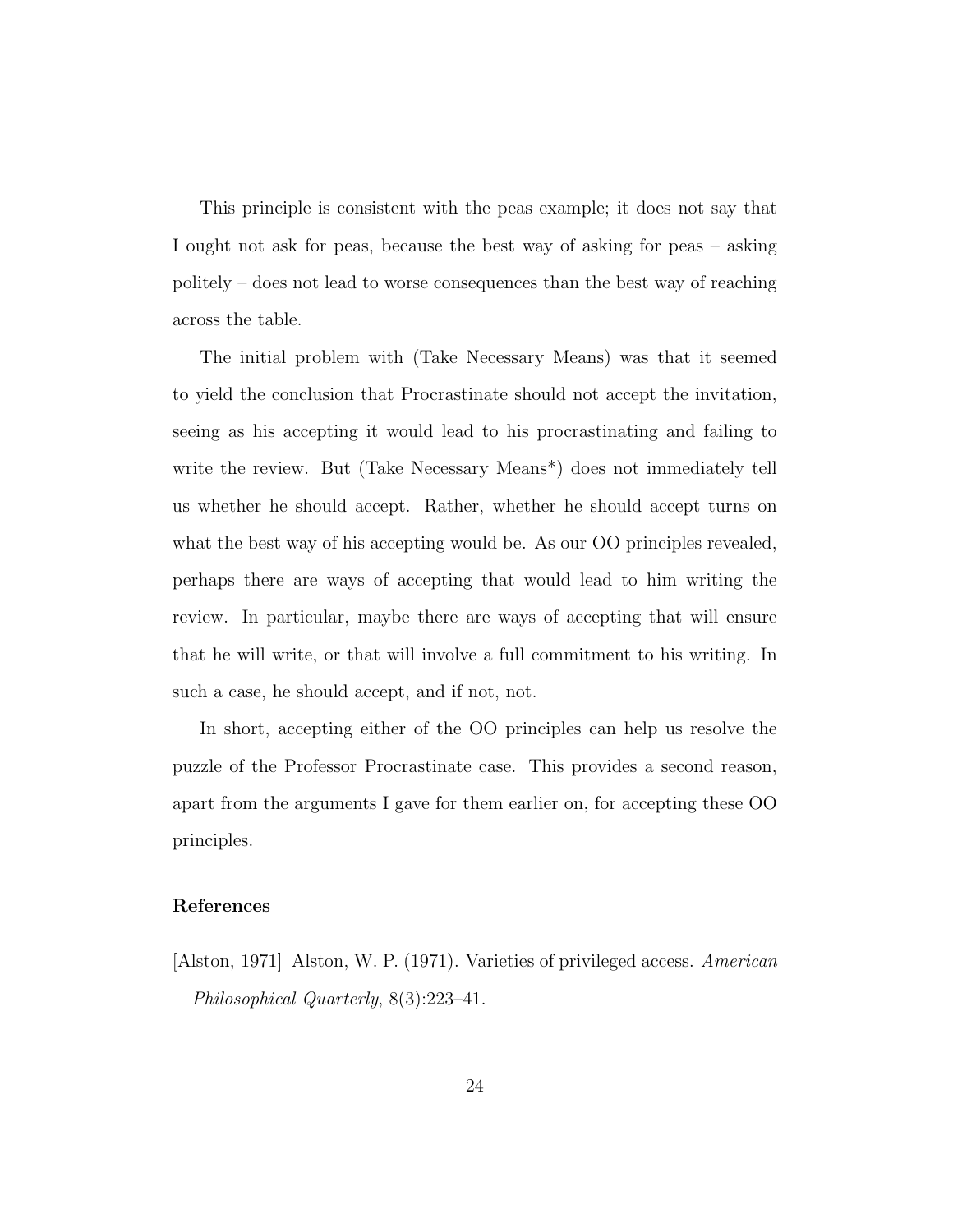- [Audi, 2011] Audi, R. (2011). Epistemology: A Contemporary Introduction to the Theory of Knowledge. Routledge, third edition.
- [Baker, 2012] Baker, D. (2012). Knowing yourself and giving up on your own agency in the process. Australasian Journal of Philosophy, 90(4):641– 56.
- [BonJour, 2010] BonJour, L. (2010). Externalism/internalism. In Dancy, J., Sosa, E., and Steup, M., editors, A companion to epistemology, pages 364–369. Blackwell, 2nd edition.
- [Byrne, 2005] Byrne, A. (2005). Introspection. Philosophical Topics, 33(1):79–104.
- [Cariani, Forthcoming] Cariani, F. (Forthcoming). Consequence and contrast in deontic semantics. The Journal of Philosophy.
- [Casta˜neda, 1970] Casta˜neda, H.-N. (1970). On knowing (or believing) that one knows (or believes). Synthese, 21(2):187–203.
- [Conee, 1982] Conee, E. (1982). Against moral dilemmas. The Philosophical Review, 91(1):87–97.
- [Conee and Feldman, 2004] Conee, E. and Feldman, R. (2004). Evidentialism. In Evidentialism: Essays in Epistemology. Oxford University Press.
- [Conn, 2001] Conn, C. (2001). Chisholm, internalism, and knowing that one knows. American Philosophical Quarterly, 38(4):333–347.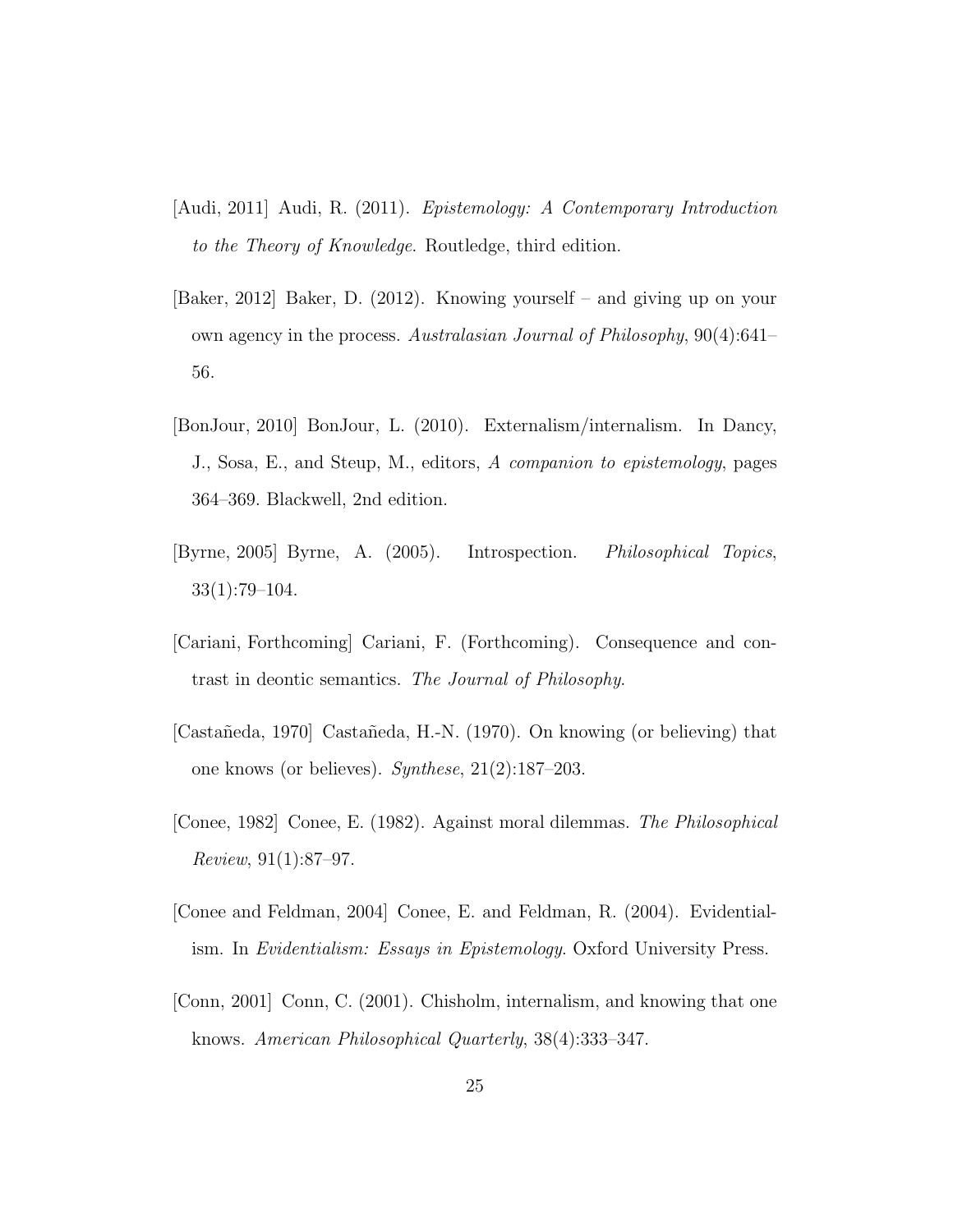- [Das and Salow, Forthcoming] Das, N. and Salow, B. (Forthcoming). Transparency and the k k principle. No $\hat{u}$ s.
- [Evans, 1982] Evans, G. (1982). The varieties of reference. Oxford University Press.
- [Feldman, 1986] Feldman, F. (1986). Doing the Best We Can. D. Reidel.
- [Feldman, 1981] Feldman, R. (1981). Fallibilism and knowing that one knows. The Philosophical Review, 90(2):266–282.
- [Fernández, 2003] Fernández, J. (2003). Privileged access naturalized. The Philosophical Quarterly, 53(212):352–72.
- [Gallois, 1996] Gallois, A. (1996). The world without, the mind within. Cambridge University Press.
- [Ginet, 1970] Ginet, C. (1970). What must be added to knowing to obtain knowing that one knows. Synthese, 21(2):163–186.
- [Goble, 1993] Goble, L. (1993). The logic of obligation, 'better' and 'worse'. Philosophical Studies, 70(2):133–63.
- [Goldman, 1999] Goldman, A. (1999). Internalism exposed. The Journal of Philosophy, 96(6):271–293.
- [Goldman, 1976] Goldman, H. S. (1976). Dated rightness and moral imperfection. The Philosophical Review, 85(4):449–87.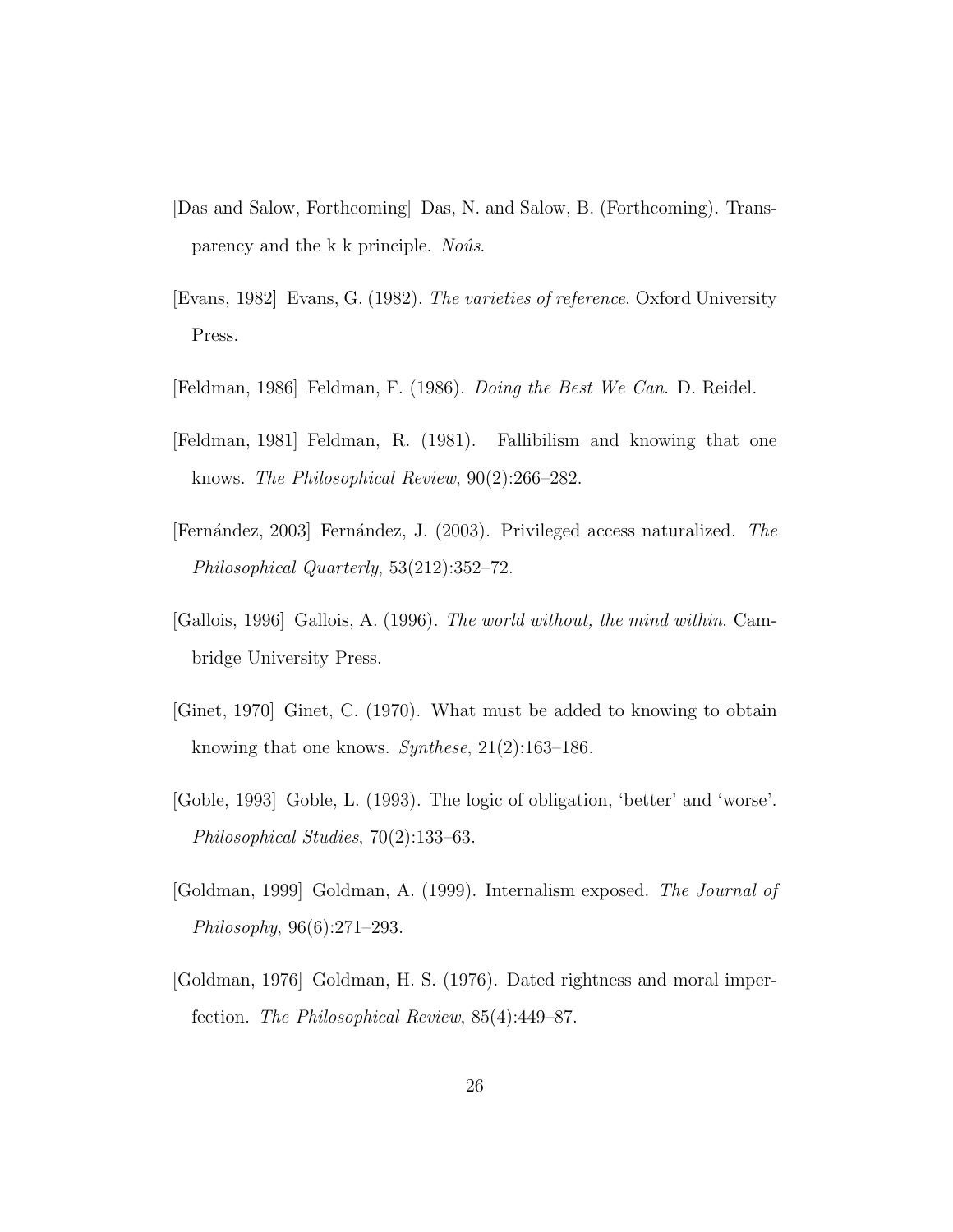- [Goldman, 1978] Goldman, H. S. (1978). Doing the best one can. In Goldman, A. I. and Kim, J., editors, Values and Morals. D. Reidel.
- [Gordon, 1995] Gordon, R. M. (1995). Simulation without introspection or inference from me to you. In Davies, M. and Stones, T., editors, Mental simulation. Wiley-Blackwell.
- [Greco, 2014] Greco, D. (2014). Could kk be ok? The Journal of Philosophy,  $CXI(4):169-197.$
- [Greco, 2015] Greco, D. (2015). Iteration and fragmentation. Philosophy and Phenomenological Research, 91(3):656–73.
- [Greenspan, 1978] Greenspan, P. S. (1978). Oughts and determinism: A response to goldman. The Philosophical Review, LXXXVII(1):77–83.
- [Hedden, 2012] Hedden, B. (2012). Options and the subjective ought. Philosophcial Studies, 158(2):343–60.
- [Heil, 1988] Heil, J. (1988). Privileged access. Mind, 97(386):238–51.
- [Hemp, 2010] Hemp, D. (2010). Knowledge and conclusive evidence. In Campbell, J. K., O'Rourke, M., and Silverstein, H. S., editors, Knowledge and skepticism, pages 27–43. MIT Press.
- [Hemp, 2014] Hemp, D. (2014). The kk (knowing that one knows). The Internet Encyclopedia of Philosophy.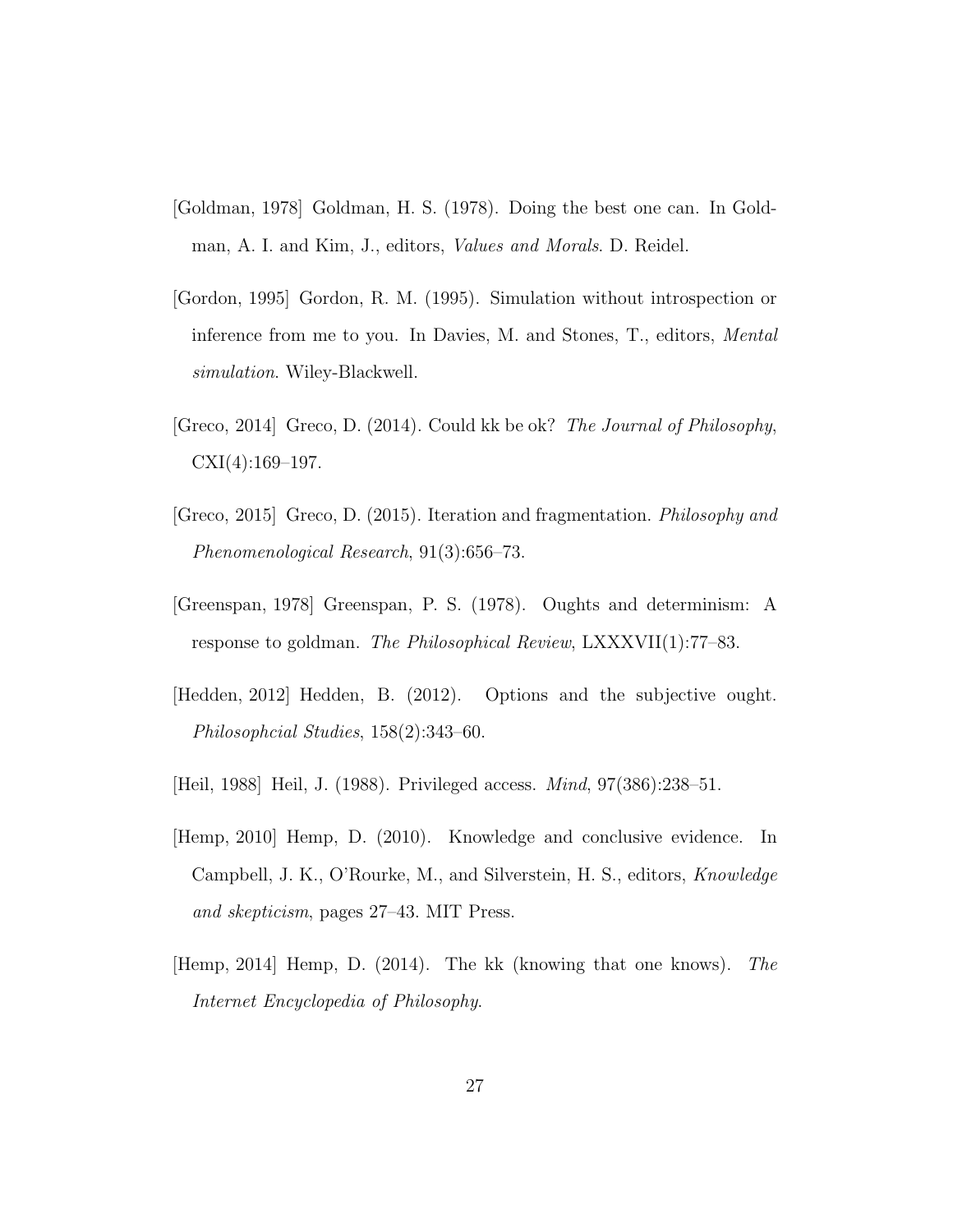- [Humberstone, 1983] Humberstone, I. L. (1983). The background of circumstances. Pacific Philosophical Quarterly, 64:19–34.
- [Jackson and Pargetter, 1986] Jackson, F. and Pargetter, R. (1986). Oughts, options, and actualism. The Philosophical Review, 95(2):233–55.
- [Kavka, 1983] Kavka, G. S. (1983). The toxin puzzle. Analysis, 43(1):33–36.
- [Littlejohn, 2009] Littlejohn, C. (2009). Critical notice of michael zimmerman's Living With Uncertainty. Philosophical Books, 50(4):235–47.
- [Marcus, 1980] Marcus, R. B. (1980). Moral dilemmas and consistency. The Journal of Philosophy, 77(3):121–36.
- [McConnell, 2014] McConnell, T. (2014). Moral dilemmas. Stanford Encyclopedia of Philosophy.
- [McHugh, 2010] McHugh, C. (2010). Self-knowledge and the kk principle. Synthese, 173:231–257.
- [Moran, 2001] Moran, R. (2001). Authority and estrangement. Princeton University Press.
- [Portmore, 2011] Portmore, D. W. (2011). Commonsense Consequentialism: Wherein Morality Meets Rationality. Oxford University Press.
- [Portmore, 2013] Portmore, D. W. (2013). Perform your best option. The Journal of Philosophy, 110(8):436–59.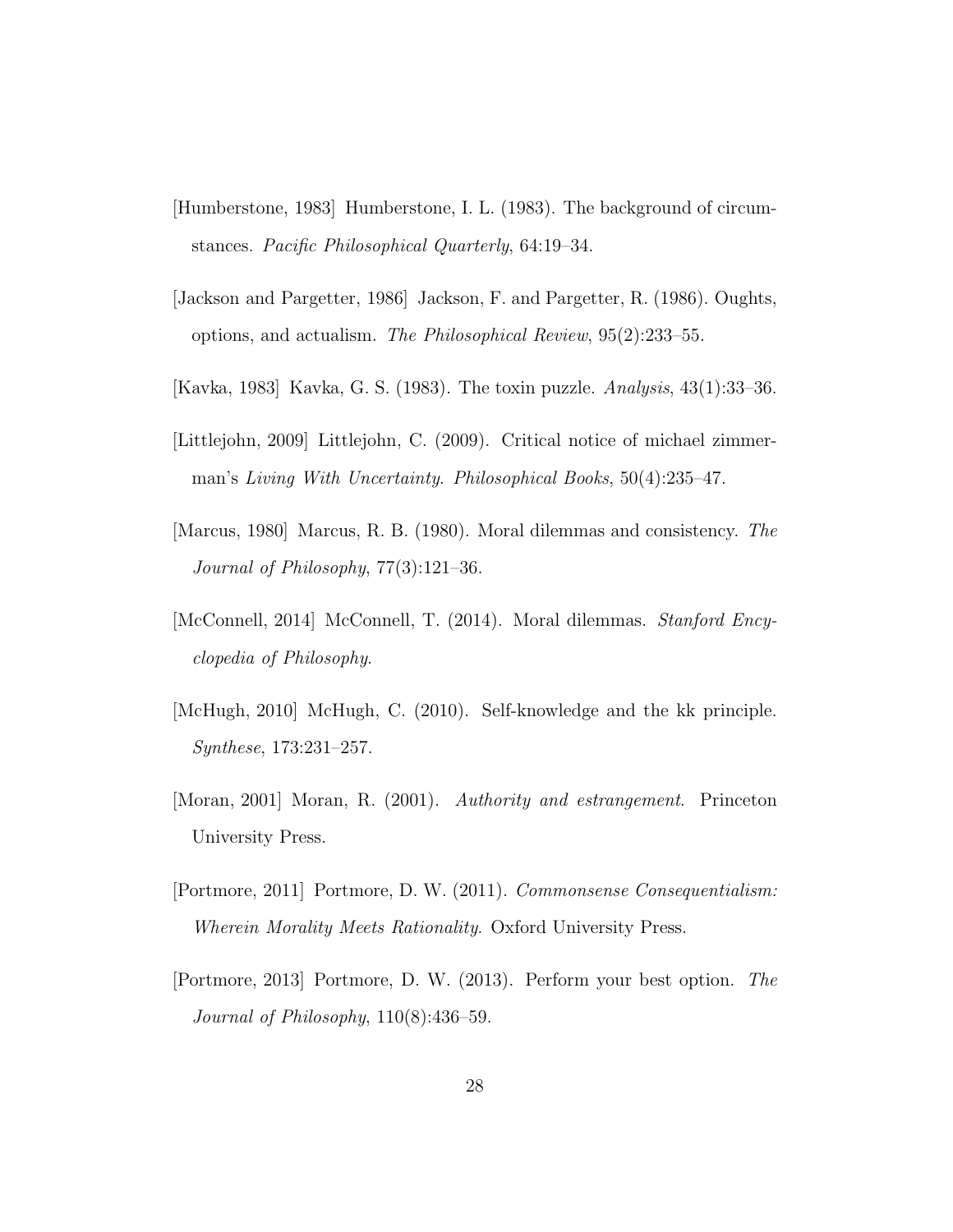- [Ross, 2012] Ross, J. (2012). Actualism, possibilism, and beyond. In Timmons, M., editor, Oxford Studies in Normative Ethics: Volume 2. Oxford University Press.
- [Shah and Velleman, 2005] Shah, N. and Velleman, J. D. (2005). Doxastic deliberation. Philosophical Review, 114(4):497–534.
- [Sobel, 1976] Sobel, J. H. (1976). Utilitarianism and past and future mistakes. *Noûs*,  $10(2):195-219$ .
- [Sobel, 1982] Sobel, J. H. (1982). Utilitarian principles for imperfect agents. Theoria, 48(113-26).
- [Thomason, 1981] Thomason, R. H. (1981). Deontic logic and the role of freedom in moral deliberation. In Hilpinen, R., editor, New Studies in Deontic Logic, pages 177–86. D. Reidel.
- [Timmerman, 2015] Timmerman, T. (2015). Does scrupulous securitism stand-up to security? two problems for moral securitism and how we might fix them. Philosophical Studies, 172:1509–28.
- [van Someren Greve, 2013] van Someren Greve, R. (2013). Objective consequentialism and avoidable imperfections. Ethical Theory and Moral Practice, 16(3):481–92.
- [Vessel, 2009] Vessel, J.-P. (2009). Defending a possibilist insight in consequentialist thought. Philosophical Studies, 142:183–95.